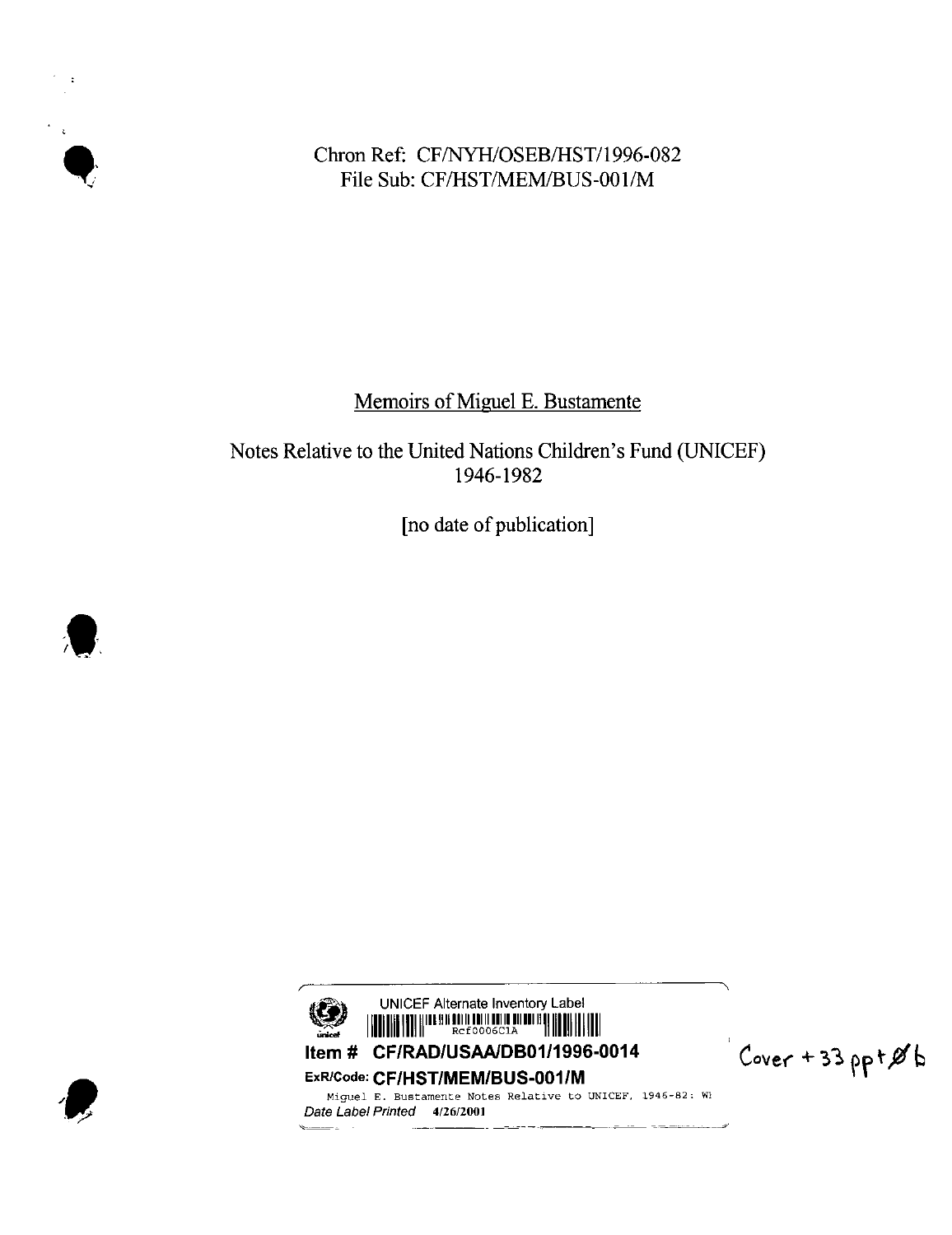Chron Ref:CF/NY+1/0SEB/H5T/1996-082<br>File Sub: CF/HST/MEM/Bus-001/M

|  |  |               |  |                |  |                 |  |  | NOTES RELATIVE TO THE |  |
|--|--|---------------|--|----------------|--|-----------------|--|--|-----------------------|--|
|  |  |               |  | UNITED NATIONS |  |                 |  |  |                       |  |
|  |  |               |  |                |  | CHILDREN'S FUND |  |  |                       |  |
|  |  | (UNICEF)      |  |                |  |                 |  |  |                       |  |
|  |  | $1946 - 1982$ |  |                |  |                 |  |  |                       |  |

MIGUEL E. BUSTAMANTE PHYSICIAN, DOCTOR OF PUBLIC HEALTH

### INTRODUCTION..

From the moment when I received the first reports on the work in support of the infantill population of the world, primarily from the organization for emergency assistance known as the United Nations Children's Fund, the state UNICEF, I have had admiration for its working goals and for the leaders who have directed it, as well as professional respect for their ideals and capacity for work, and personally, gratitude for having permitted me to associate the efforts of my country and myself to the executive Board of UNICEF in 1962 and 1963.

I have extracted from the pages of my memories those that follow which are related in various ways and with differing intensity to the United Nations Children's Fund for the period 1947 to 1982.

# FIRST AMARENESS OF THE INITIATIVE TO CREATE THE UNITED NATIONS CHILDREN'S FUND

In June 1976 the Secretary of Health and Social Services in Mexico, Dr. Gustavo Baz, appointed the delegation to attend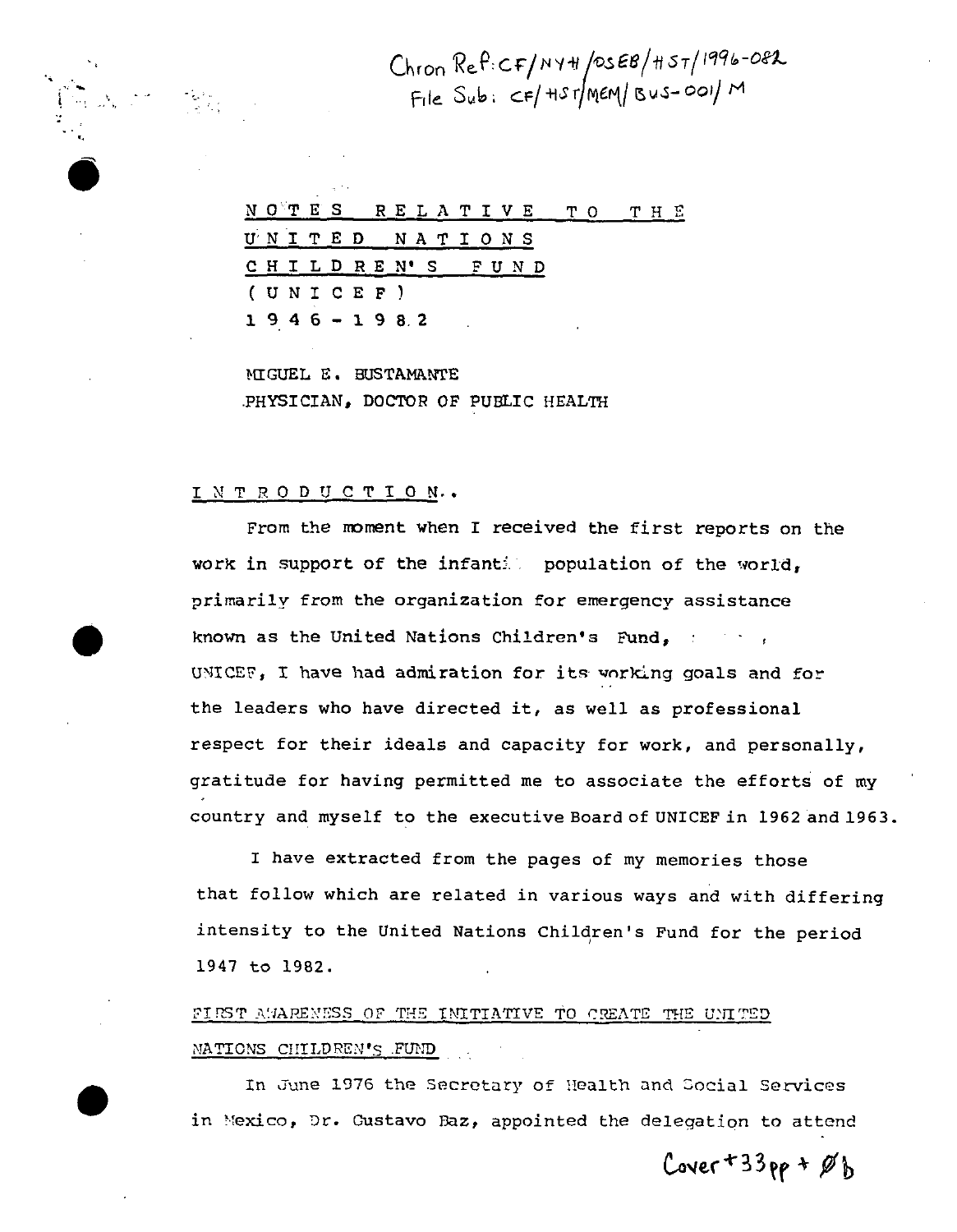the International Conference of Health which met in New York to study and, in this case, to approve a constitution for the World Health Organization. The delegates from Mexico were; Dr. Octavio Mondragon, Under-Secretary of Health and Social Services and Drs. Miguel E. Bustamante, Alberto P. León, Gustavo Rovirosa, and José Zozaya.

In the conference assembled in July 1946, the proposal for the World Health Organization was drafted and signed, with the Organization itself to be established on the prior ratification of the constitution by 26 member states.

During the weeks of work at Hunter College, I had the opportunity to become acquainted with the principal personalities who were working in the field of world health, and among various of whom I maintained friendships for many years.

Among the leaders I recall Dr. Thomas Parran, Surgeon General of the Public Health Service of the United States, Dr. Brock Chisholm of Canada, and Dr. Andrija Stampar, Director of Health of Yuqoslavia, who was the President of the First World Health Assembly, which was convened in Geneva, Switzerland in 1948.

Among the American countries the delegate from Brazil, Dr. Geraldo de Paula Sousa, was a prominent figure in the Conference for having been, together with Dr. Siming Zi of China, a proponent in the United Nations Conference held in San Francisco, of the idea to create an international organization of health.

 $-2-$ 

**,**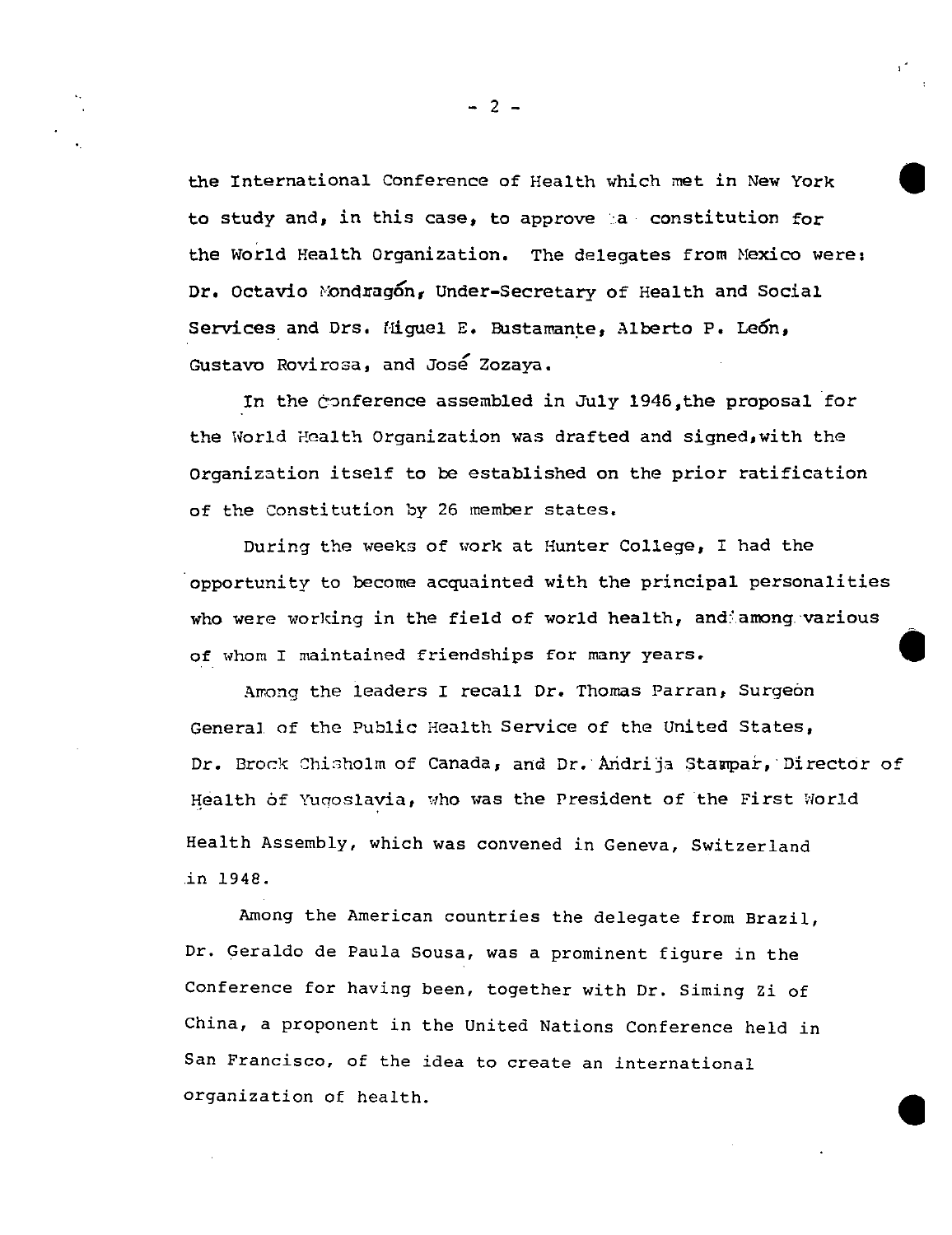The delegates of the American countries took a very active part in the debates of the Conferere. in which two opposing points of view were discussed. Some delegates were proposing that only a world health organization remain, abolishing all other existing health organizations of international character; another group was maintaining. respecting the countries in the Americas, that the organization constituted by the Pan American Sanitary Organization (now the Pan American Health Organization) and the Pan American Sanitary Conferences, traditions which had been historically important since 1902, be continued.

Finally, it was decided for the delegates of various countries in the Americas, among them Brazil, Chile, United States, Colombia, Mexico and Venezuela, that the integration of the existing regional health organizations with the World Health Organization would be accepted, in due time, once the latter had been established.

The debates in the International Health Conference lasted several weeks in a physical ambience of intense heat, without air conditioning in the meeting rooms, and without simultaneous translation, although consecutive translation was carried out in three languages and, at times, in four. As a beneficial result, beyond the agreement which was achieved in the prolonged sessions, we became acquainted with all the delegates, as well as with persons who were attending without right to vote, since their countries were not members of the United Nations, and finally with persons from various groups interested in peace and the well-being of the world who were accredited as observers.

 $-3-$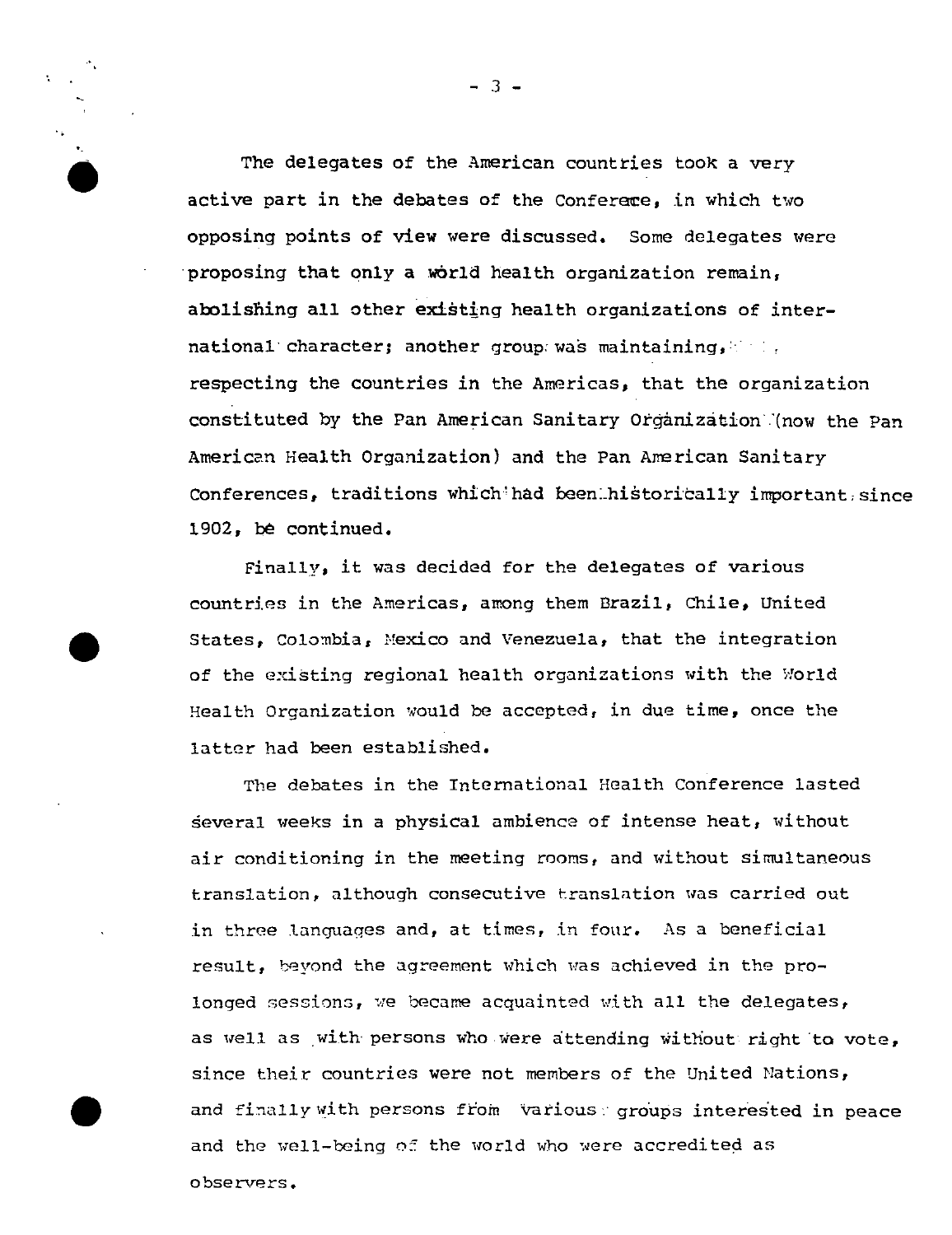## INFORMATION ON UNICEF IN 1946

эź.

During those days in July 1946 and in those circumstances I got to know an observer, Dr. Ludwik Rajchman who, with other persons during those years, was pursuing a crusade against hunger and lack of shelter and employment among the European population affected as a consequence of the World War. The organization "For Aid to and Rehabilitation of the Abandoned, Malnourished and Homeless Inhabitants of Europe" was supported by the United Nations Relief and Rehabilitation Administration  $(LWRRM)$ . Dr. Rajchman and his colleagues concerned themselves with emergency assistance to the children of Europe and to their families. Wheatstanding that hunger, illness, misery and ignorance extended to almost all the children in the world, the need to extend the work of UNICEF to the entire world and to continue its work in a permanent form was seen clearly.

Given the beneficial and admirable work of UNICEF and recalling the geneva Declaration of the Rights of the Child of 26 September 1924, , a recommendation was formulated in 1946 by the Economic and Social Council of the United Nations in order that a new institutional force might be given to the Geneva Declaration.

Or 11 December 1946 the General Assembly of the United Nations cratted the United Nations Children's Fund (UNICEP) and the practical dreamers who had fought for the permanent establishmont of an organization dedicated to infancy saw a beautiful and difficult task in front of them.

 $-4 -$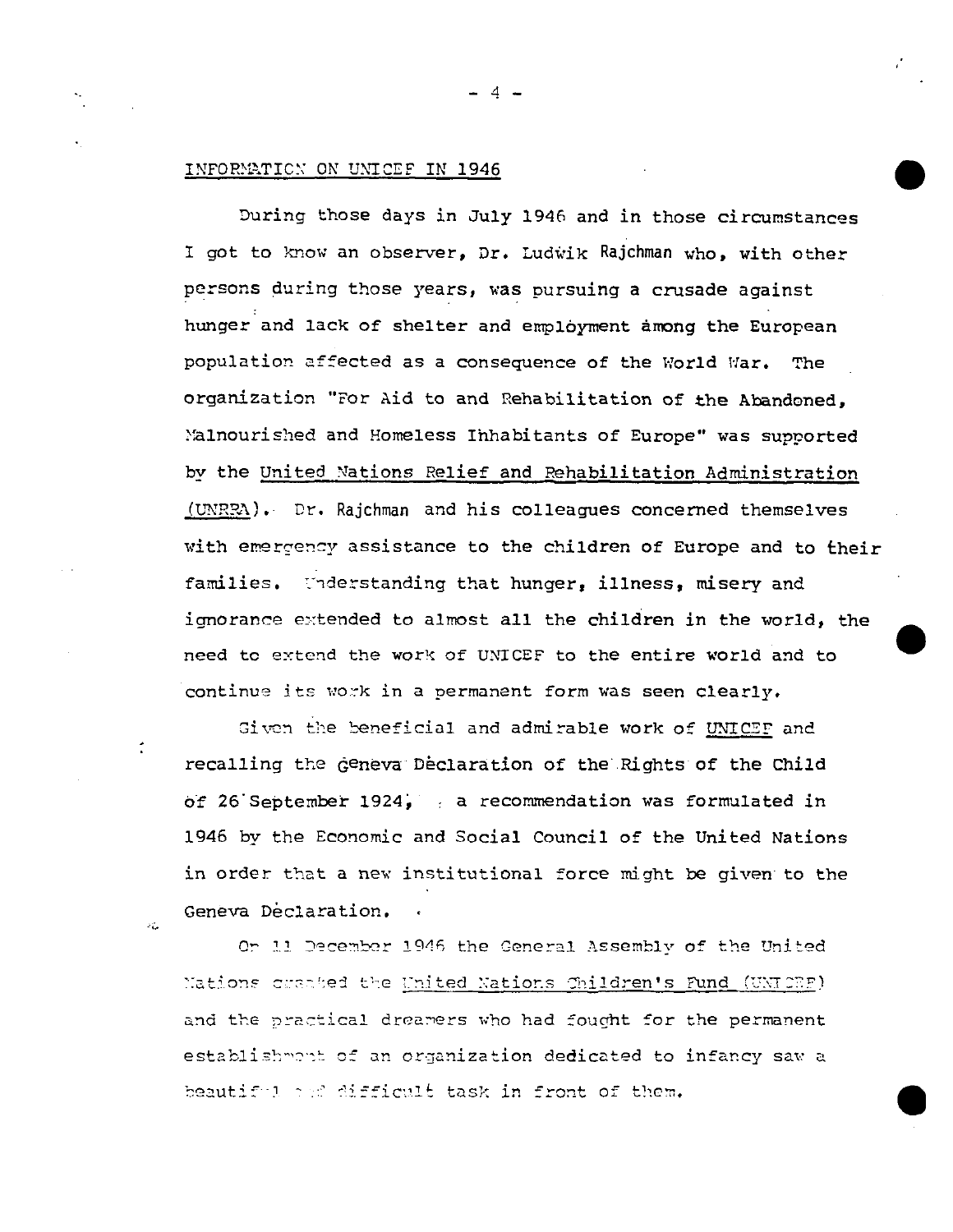I listened to discussions on the duplication that would occur in infant health care in the world with the establishment, on the one hand, of the World Health Organization, which should have mother-child health programmes, and, on the other hand, of UNICEF which would assimilate itself to the programme of the World Health Organization.

# THE NEED FOR UNICEF AND ITS ALTRUISTIC AND OPEN CO-OPERATION WITH THE WORLD HEALTH ORGANIZATION

The Mexican delegation to the World Health Assembly had supported the ideal of creating a world organization, without abolishing that of the Pan American Sanitary Organization, now the Pan American Health Organization, which is of regional character and functions as a regional office of the WHO without difficulties through agreements. with the latter.

The existence of the specialized regional organization widely benefits all the countries of America.

The abolish ment of the Pan American Organization, in order to maintain only the World Health Organization, provoked many and heated discussions, but finally good judgment prevailed and Article 54 of the Constitution of WHO provided the solution that functions admirably and is an example of understanding and co-operation between nations. It is a triumph for the cause of physical, mental, and social health in the world. I thought then, and time has confirmed it, that the United Nations Children's Fund complements, but does not substitute for, nor interfere with, WHO and PASO.

ر:

 $5 -$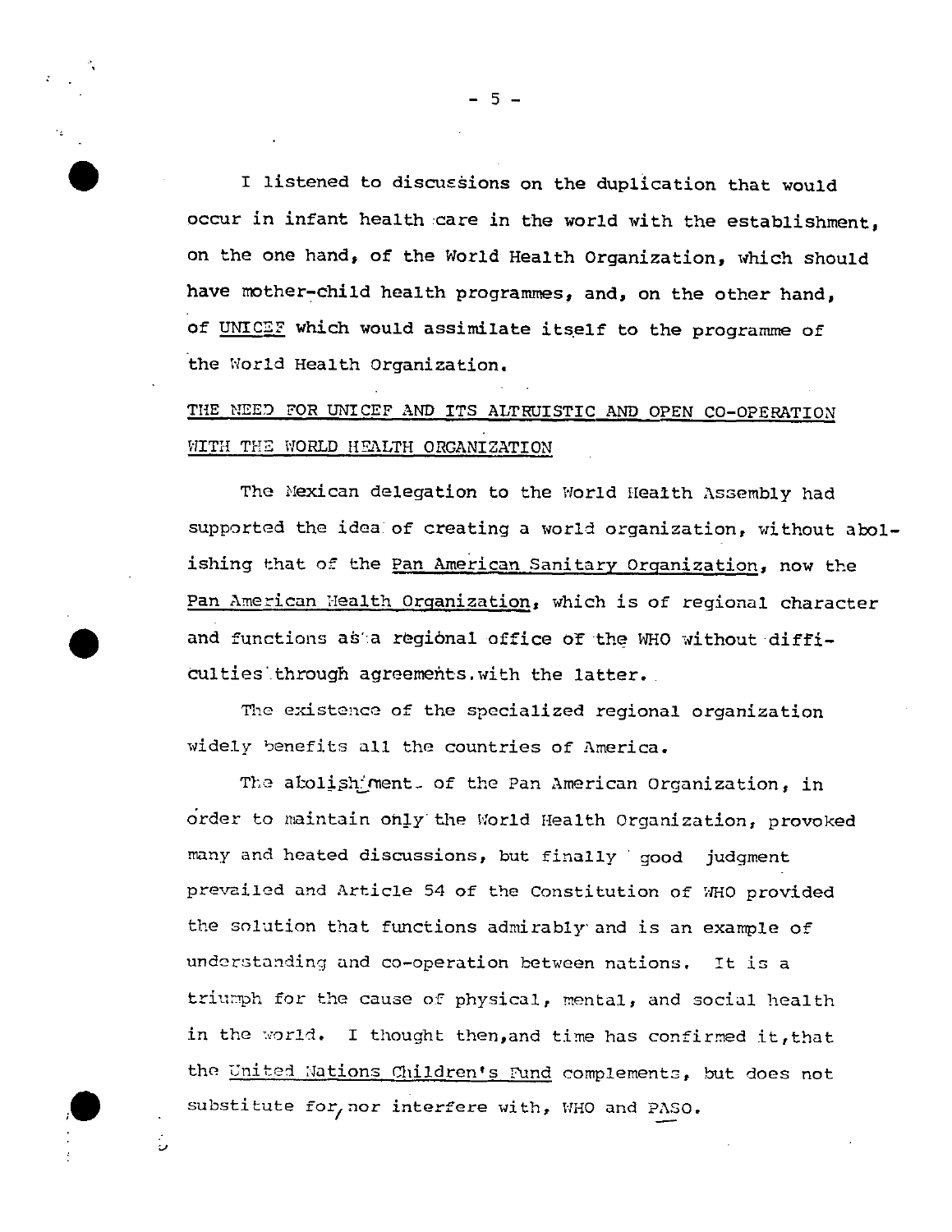The fact that the funds for the budget of UNICEF, an organization of the Economic and Social Council, are not included in the reqular budget of the United Nations produces difficulties for UNICEF operations. This requiar budget is made up of voluntary contributions, principally those of covernments and individuals, very limited, which vary from vear to year and sometimes decline to dangerous levels in terms of the organized life of UNICEF.

It is noteworthy that the countries are aware of the reality of UNICEF assistance, as for example, improvement in the health services and the health of mothers and children and as in programmes for the protection and encouragement of a healthful life in the rural areas. One can observe this reality in Mexico where one sees the initials of UNICEF on the potable water supply pumps in many isolated communities.

Less wisible, but no less real, is the assistance which UNICEF provides to doctors, nurses, auxiliary nurses and practically experienced midwives in the programmes for infant' and maternal protection.

#### <u>IN SECOND CONTACT HITH UNICEE</u>

At the end of 1947 I left Mexico in order to occupy the post of the Secretary-General of the Pan American Sanitary Office, executive body of the Pan American Sanitary Organization.

I then had an opportunity to personally know the admirable human heing Maurice Pate.

The Deputy Executive Director of UNICEP, Mrs. Adelaide Sinclair, visited the Office in Washington and was able to observe how, in the fight against the transmissible diseases

 $-6-$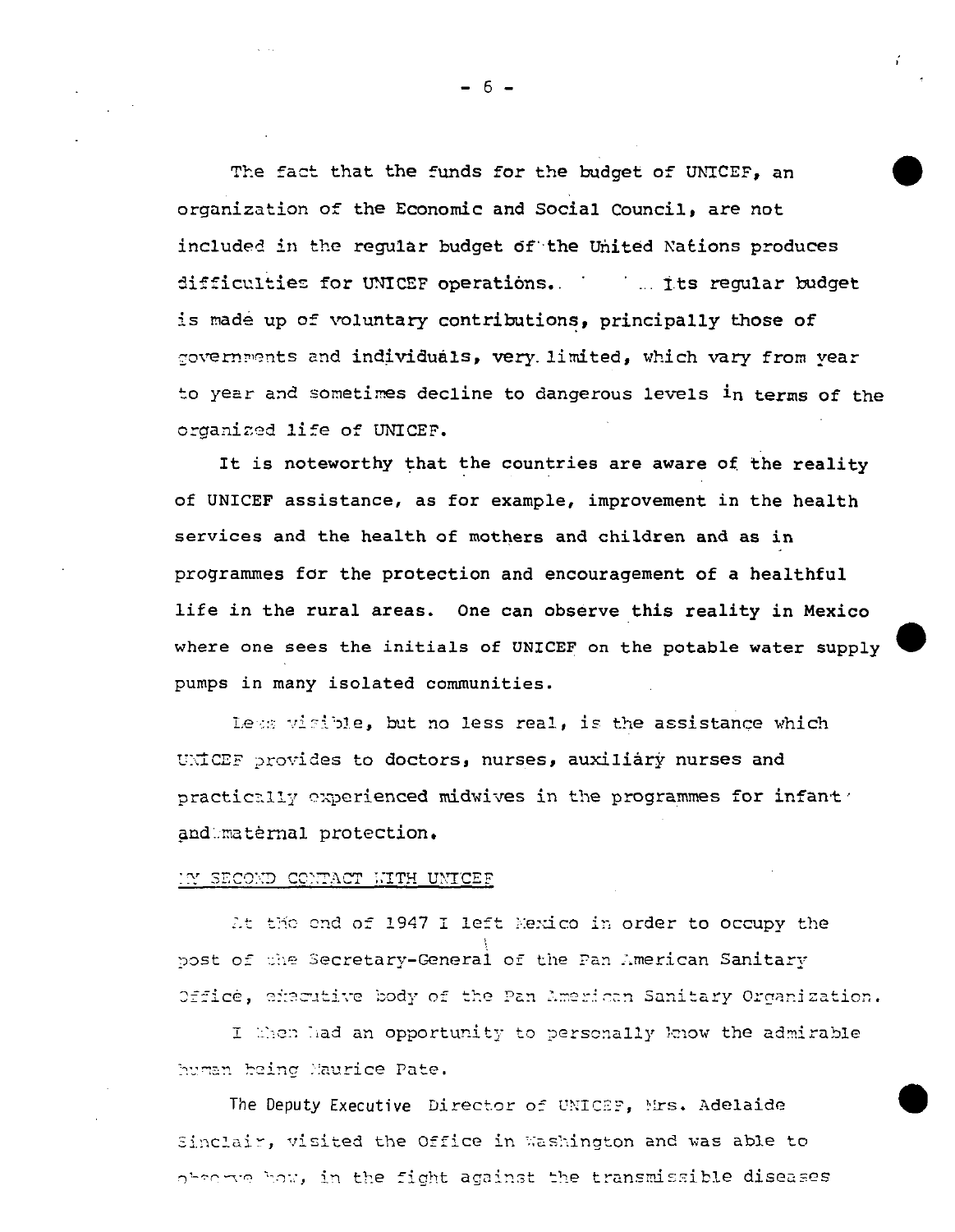Which oppressed many countries in the Americas, such as malaria and vaws (framboesia tropica) and, in the programmes for mother-child care, the resources of UNICEF were meshed with those of the Pan American Sanitary Office and, through these, with those of the World Health Organization in its regional office.

On taking up the position of the Secretary-General of the Pan American Sanitary Office, I had already had the opportunity at different international meetings to know Miss Katherine F. Lenroot and Mrs. Shirley Enochs who had undertaken admirable work in the Children's Bureau of the United States and in inter-american programmes of co-operation and I could understand their admiration for the works of UNICEF in the world.

Besides co-operating in the direct care programmes for mothers and children and in the campaign against illnesses that cause the greater part of infantimortality, UNICEF provided technical assistance and resources for establishing the BCG production laboratory in Mexico, BCG being a vaccine which is indispensable for the fight against tuberculosis in the developing countries. Moreover, UNICEF provided powdered milk to be used as complementary nourishment for children.

SOCIAL SEPVICES OF HEALTH AND SOCIAL SEPVICES OF IEITOO HUTH THE CO-OPERATION OF THE UNITED NATIONS **CHIPERI'S FUND** 

In 1935 the World Health Assembly was hold in Mexico City, the first Lecembly to take place outside of Europe. Dr. Irmacio Morones Prieto was elected President and one of the

 $7.$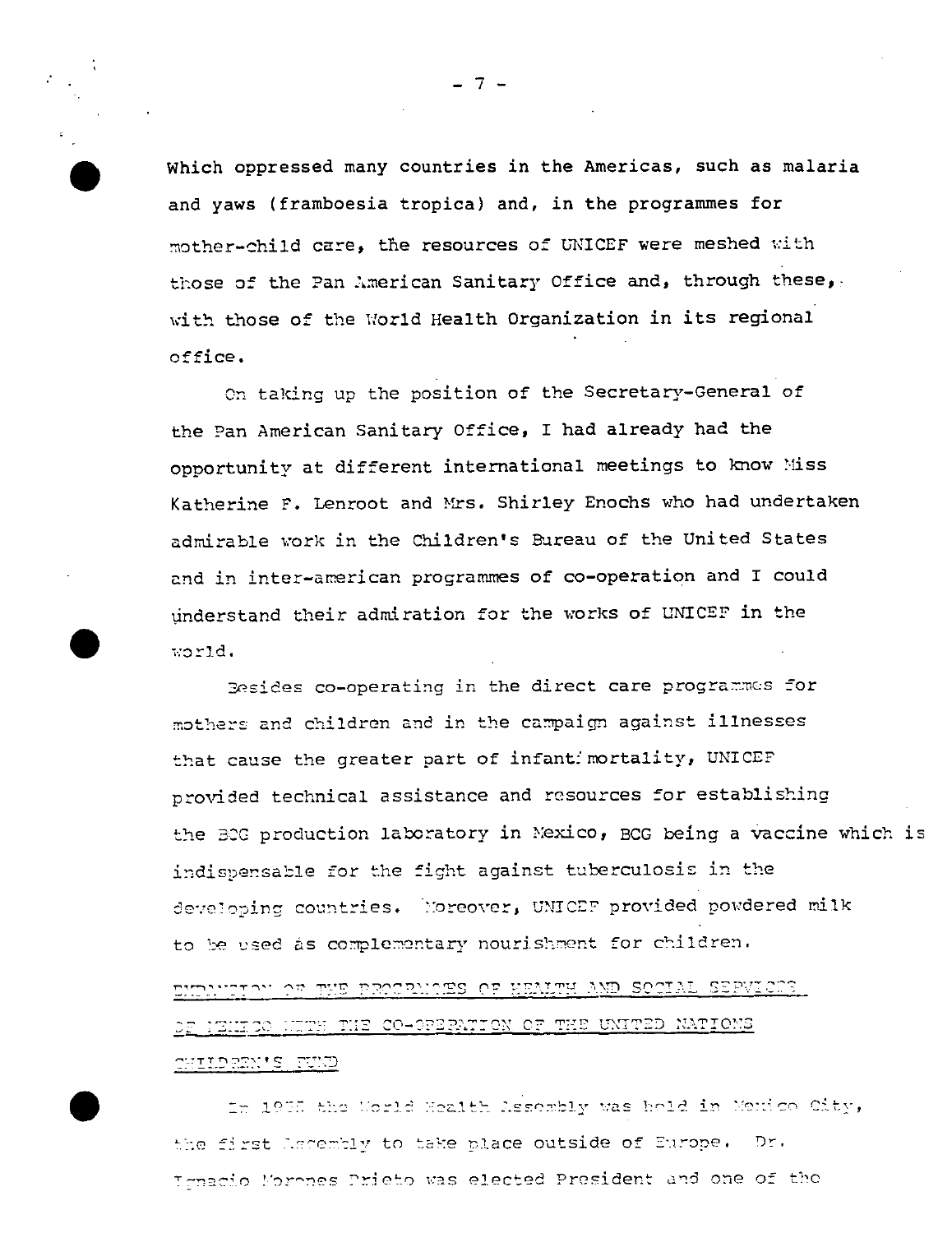resolutions approved, which was of primordial interest for Mexico, stated that the countries overwhelmed by the intensity of malaria, a disease which impedes the cultivation and development of the most fertile regions and increases infant mortulity, should undertake a campaign for erradicating it.

Mr. Adolfo Ruiz Cortines, President of the Republic, knowledgable about the problem of malaria due to his origins in Veracruz, for having directed the Department of Demography of the Secretariat of Government, and having been Governor of his state, which was affected by malaria, issued on 17 December 1955 a Decreto declarando de interes público y de beneficio codial la campaña para erradicar el paludismo. In support of this decree, he increased the 1956 budget for the campaign by twelve times. UNICEF, also in support, provided Jeeps for transporting the personnel, doctors, insecticide sprayers, and sanitation health inspectors, as well as laboratory equipthe ment for microscopic examinations of blood in order to penetrate the rural areas and remote places in the country.

As a most practical mark of the detailed coverage given by the National Commission for the Eradication of Malaria, the Commission used the acronym "C.M.E.P." and a corresponding sequential humber for each house visited and registered as a juide for the periodic application of the insecticide and for the administration of medication to the recidents, ill persons and these maspocted of having contracted it.

- 8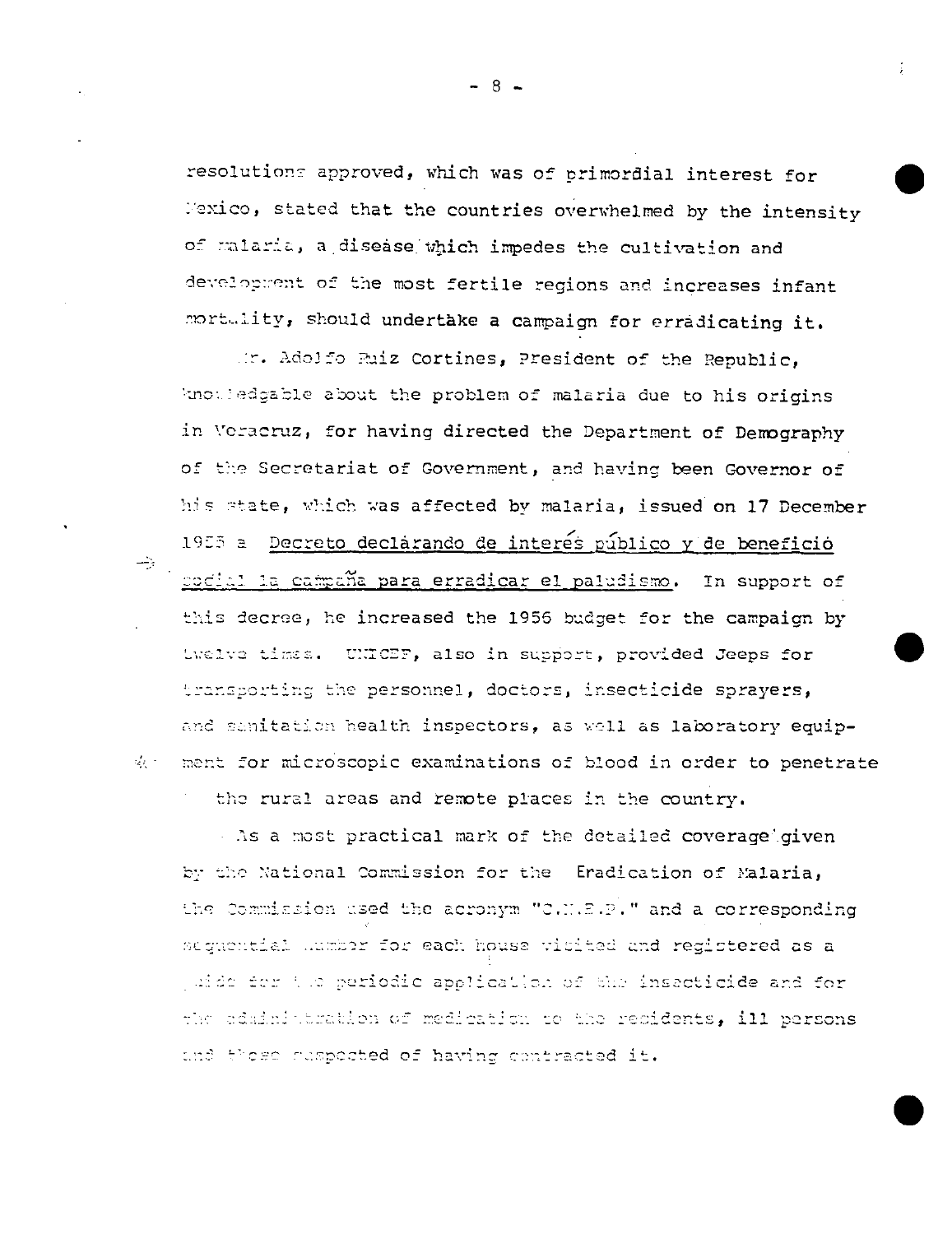The rural homes accepted this form of identification and, in many small localities, used it for a postal address, as for example, "C.N.E.P 825" and the name of the locality. The vehicles with the acronym "UNICEF  $y$  S.S.A." marked the penetration in Mexico of the health sanitation activities, carried out by the personnel in the most remote rural regions.

On writing these lines in 1983, in which are linked historically the work of UNICEF and the Secretariat of Health and Social Services, only one or two deaths or none, have been recorded in recent years, whereas around 18,000 deaths annually were ocurring in 1935 from this disease.

For the presidential period following that of Don Adolfo Ruiz Cortinez, Dr. Adolfo Lopez Mateos was elected. In order to be aware of his views on international problems, it is worthwhile to recall his words at the UNESCO Headquarters in Paris in March 1983, at which time he described clearly the objectives for achieving a dynamic peace, which, in fact, characterize the functions of the international organizations:

●

"War, hunger, ignorance and illness are the worse scourges of civilization. It will not be possible to attack any of them on a worldwide scale without an active and fruitful international cooperation. This fact, which appears evident when one alludes to war, is no less certain for the circumstances pertaining to disease, which, is more extensive each day in many regions. As such it requires measures of joint action, on each occasion more precise and more complex for all that pertaining to hunger, against which it would not be possible to fight without the assistance of all continents, and for all that pertaining to ignorance, which is, at the same time, the most

-9-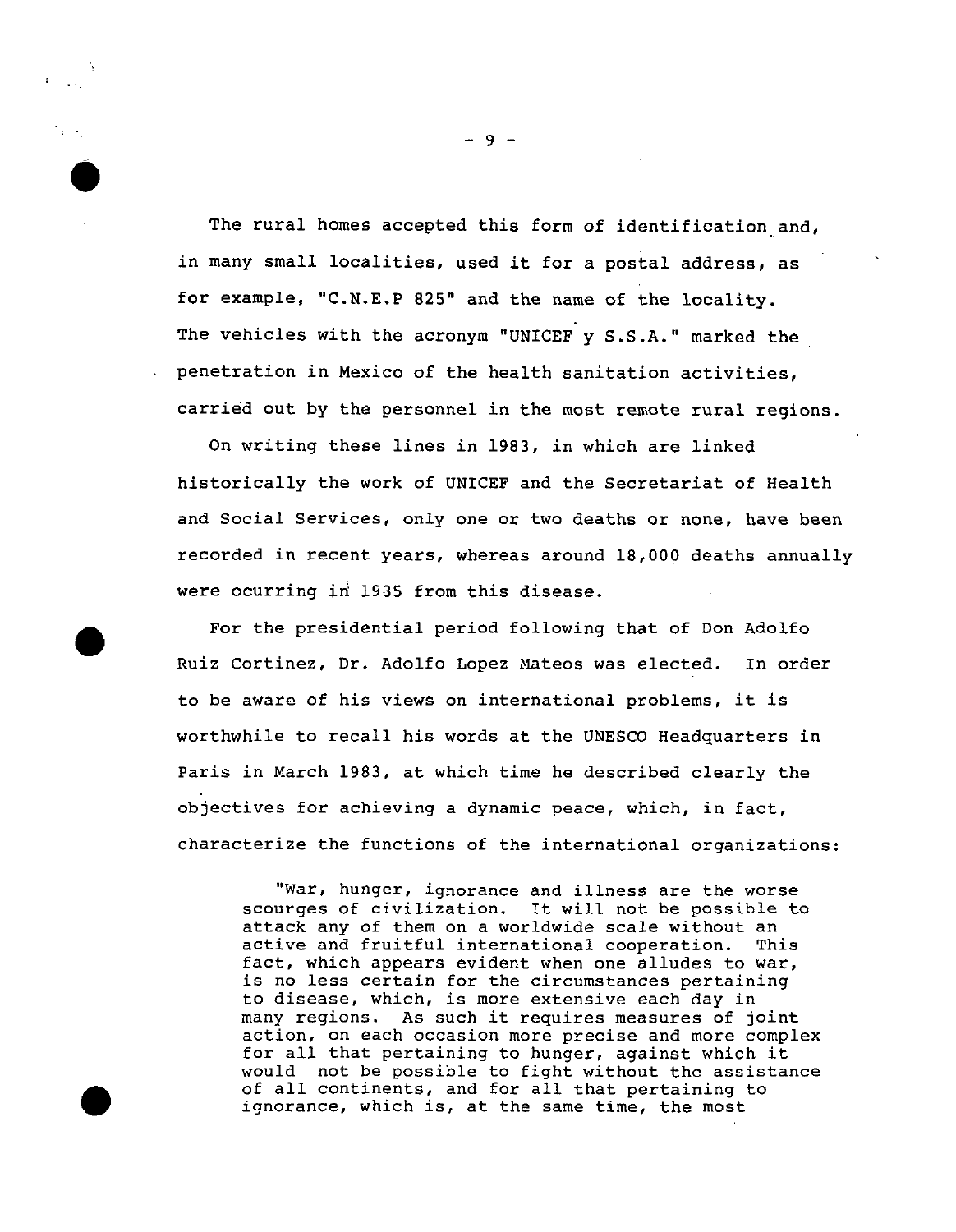concealed cause and the clearest consequence of the tragic injustices of history. To avoid war is without doubt, and above all presently, the most compelling task. But peace does not only presume good juridical and political agreements. The United Nations understood this from the beginning, and, for this reason, created a body of specialized institutions, among them FAO for food and agricultural support; WHO for the maintenance of health; and UNESCO for the development of education, science and culture.

The work of the three institutions that have just been mentioned and that of the agencies that complement them, such as the ILO, should be realized in narrow coordination and requires, among all parties, equal energy. Man, without doubt, is a vulnerable body. To defend him from physical misery implies a duty which cannot be prescinded. But man is, also, a menaced conscience. From this arises the necessity of attending to his spirit, of training him through studies, and of opening the ways to a liberating culture for his intelligence, sensitiveness and character."

President Looez Mateos and his wife, Mrs. Eva Samano de Lopez Mateos, who directed the National Association for the Protection of Children and INPI, the National Institute for the Protection of Children, created in 1961 "under the moral and social imperative of protecting the child through all means", increased the contribution for UNICEF.

The patronage of the INPI, presided over by the wife of the President of the Republic, Eva Samano de Lopez Mateos, Was composed of the Secretaries of Health and Social Services Dr. Jose Alvarez Amezquita, Finance, Lic. Antonio Ortiz Mena, Public Education, Lie. Jaime Torres Bodet, and National - Patrimony, Lie. Eduardo Bustamante.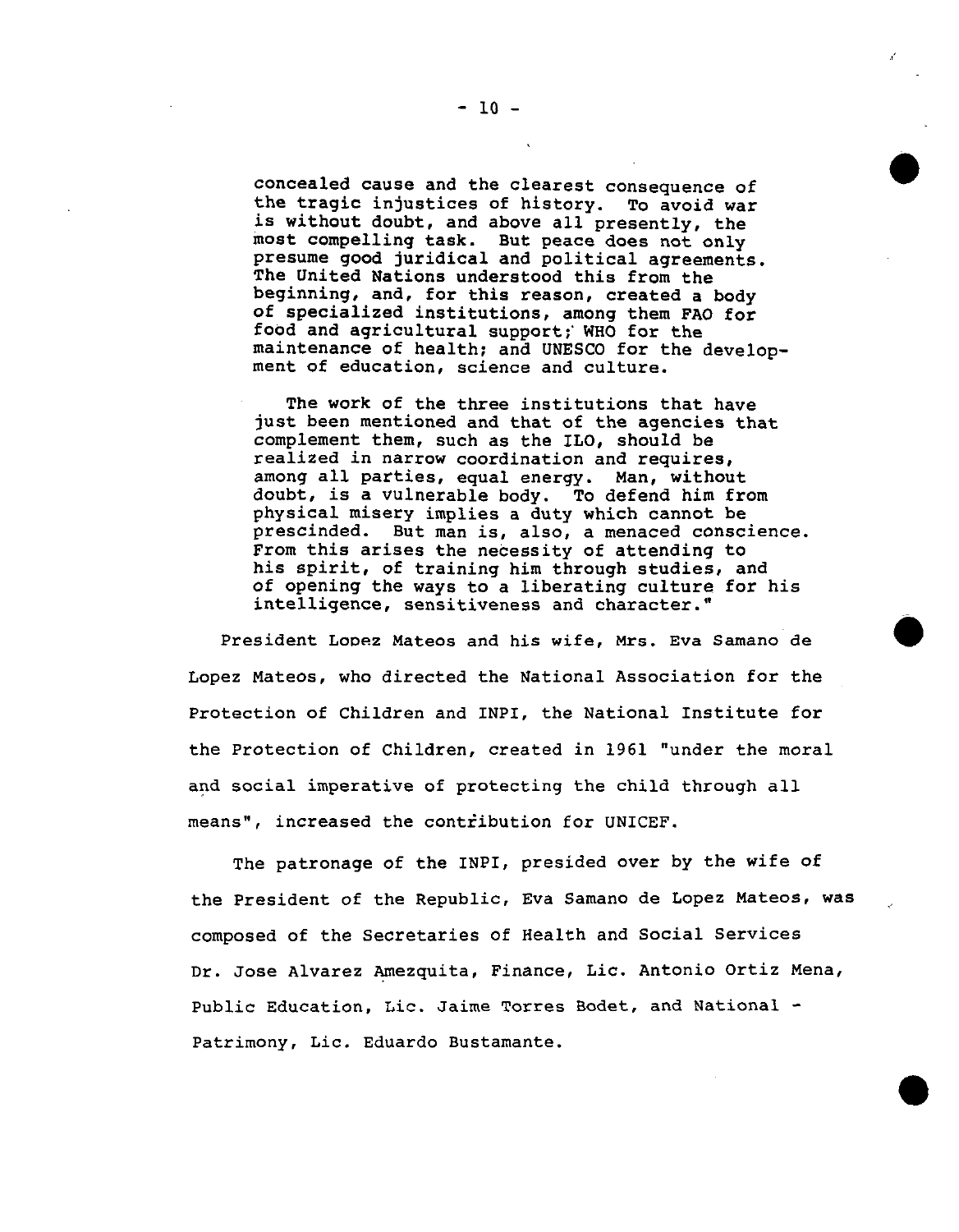1 was named by the Government of Mexico as its representa tive to UNICEF in 1961 at the suggestion of the Minister of Health and Welfare, Dr. Jose Alvarez Amezquita, and had the privilege and high honor of being elected President of the Executive Board of UNICEF in 1962 and re-elected in 1963.

●

In my long life in the service **of** national and international ,. public health, I have known many persons occupied actively in the programmes of health and welfare for human beings, some representatives-of their countries, others international functionaries of the respective organizations, all in one form or another servants of humanity.

I can say that I hold the names and the deeds of the persons who I knew in UNICEF in a special place of affection in  $my$ memories, and in immense gratitude. I speak of those persons with whom I dealt with as representatives of their countries in the Executive : Dard meetings of UNICEF and, above all, the magnificent group of functionaries who, with the Executive Director, Mr. Maurice Pate, collaborated, worked and yet work in New York and in the remote corners of the earth.

I speak of :ir. E. J. Robert Heyward, admirable worker, of the Secretary of the Executive Board: and Mr. John Charnow, as well a: the personnel of the central office in New *York* and the representatives on the various continents.

In Mexico I speak of two especially with whom I dealt with day after day, as Under-Jecretary of Health, in their representation in Mexico for UNICEF: Mr. Bert Reynolds for a considerable time and Mr. John Grun, although for a shorter time due to my departurefrom the position of Under-Secretary.

 $-11-$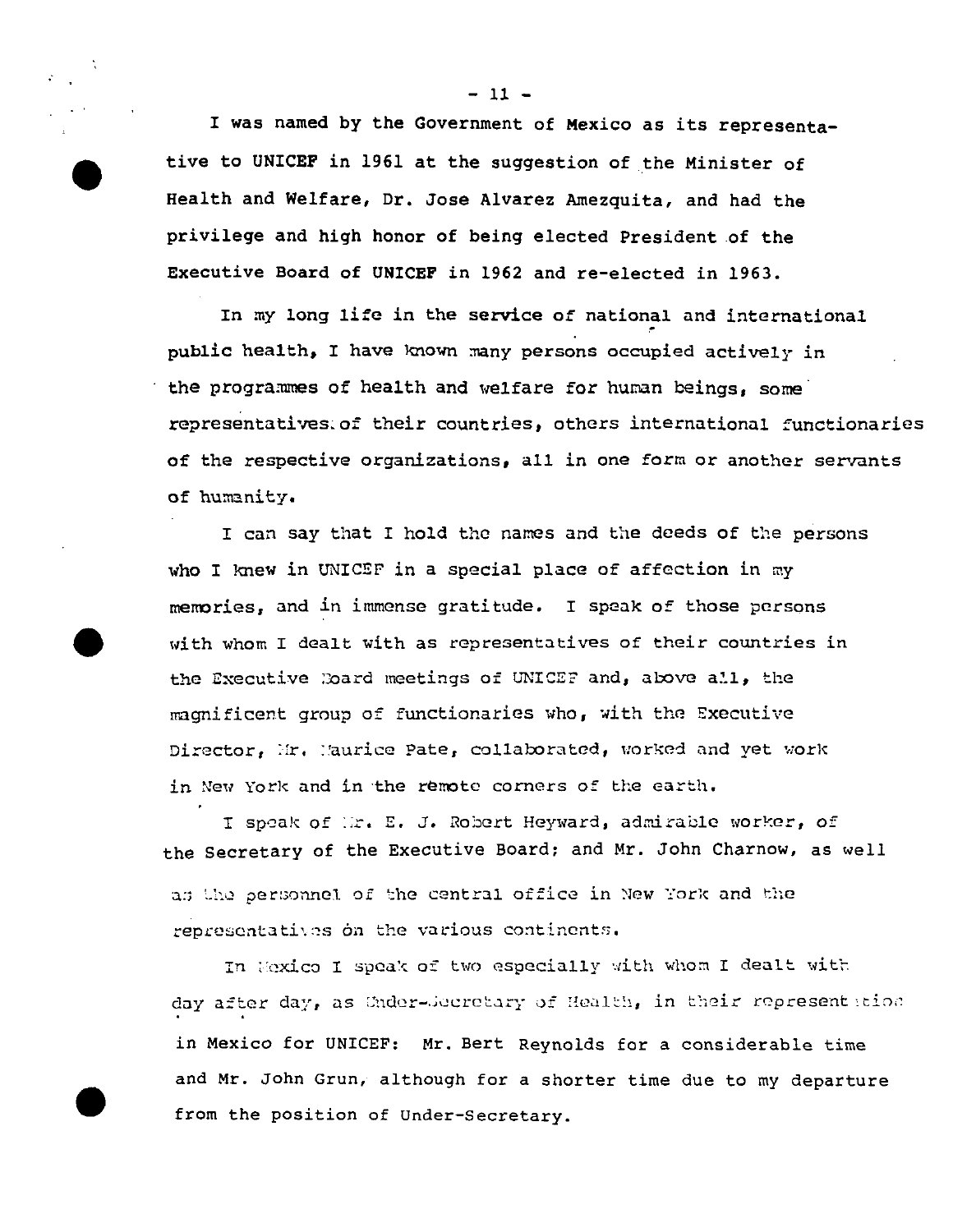All of them were human beings, intelligent, prepared for  $\mathbf{r}$ their roles as ambassadors of UNICEF, with love for children and mothers, brothers and members of the families which were the object of the solicitudes to UNICEF throughout the world. exceptional in the manner of doing good. People who left a deep sense of service in my spirit. The best that I found in my life.

In these notes of historical recollections, I will mention only the members of the Executive Board of UNICEF who attended the Session of December 1962, in order not to increase the number of these pages.

I maintain in my library among documents the declarations that fell to me to make as President of the Executive Board in the 33rd Session of the Economic and Social Council on 9 April 1962 and in its 35th Session on 16 April 1963.

#### UNICEF EXECUTIVE BOARD SESSION

In April 1962 the Executive Doard examined two decisions taken in 1961, one that UNICEF co-operate with the countries that request it, evaluating their principal problems relative to children; and one that it prepare realizable uninterrupted programmes of action. It was decided that UNICEF consider all requests made by countries for its co-operation with them in the solution of the problems, although these were, in some cases, programmes in which, up to then, UNICEF had not participated.

As a first result of the examination, it was noted that the needs of the children are immense; that in each country a different type of assistance was needed and, also, that it is necessary, in each country, that UNICEF approach and deal with

 $-12 -$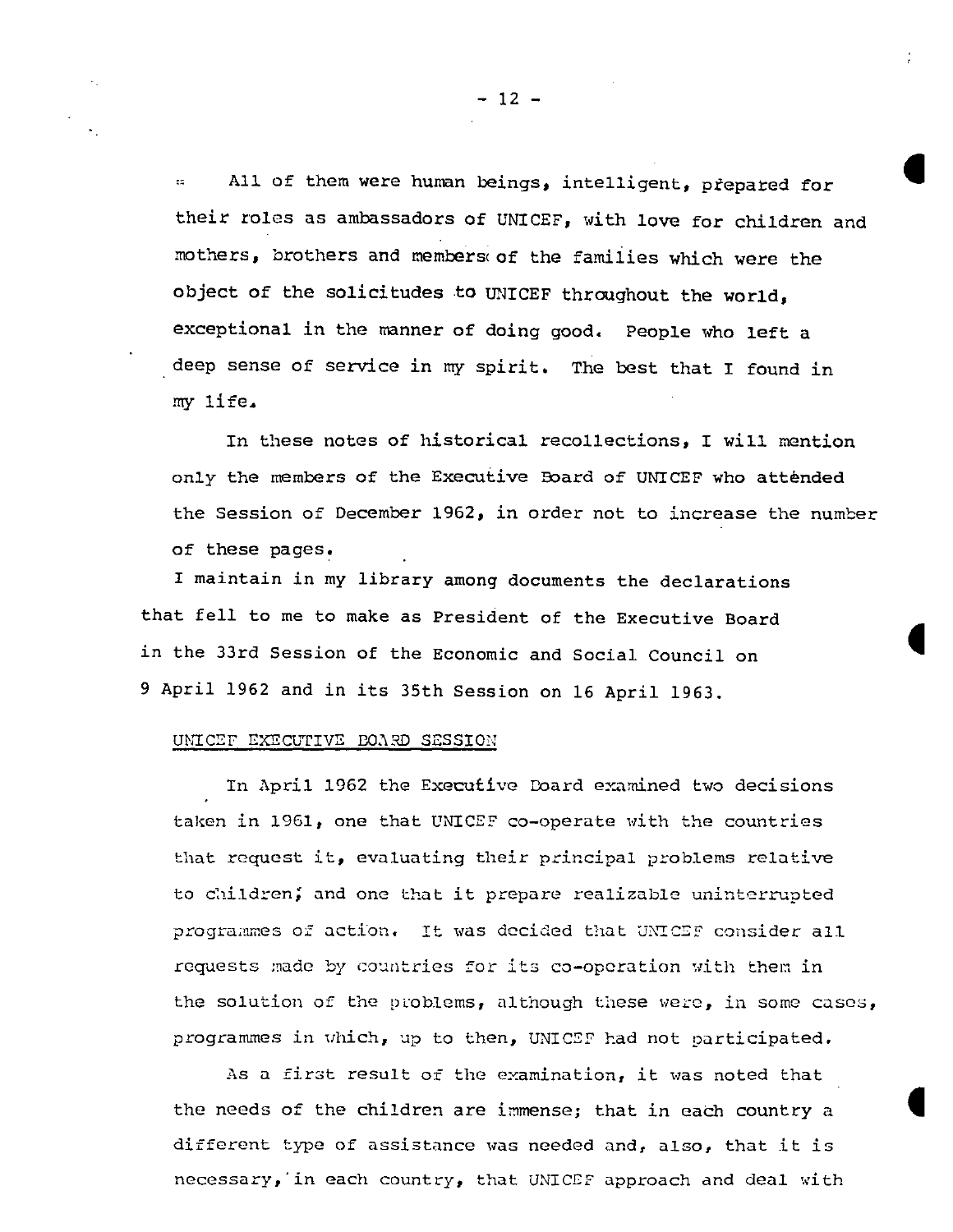$-13 -$ 



each government in a particular way, taking into account the history of the country and the social, economic, cultural and political conditions. Moreover, one cannot have a rigid attitude and a carpenter's square to which the countries are subjected in order that UNICEFIs co-operation with them may be possible.

In the report to the Economic and Social Council I mentioned, as an example, known to me, that the Secretariat of Health and Social Services in Mexico, taking into account t mother-child needs, rural social welfare in some cases and urban or suburban social welfare in others, carry out specialized programmes directed by doctors of the Department of Health in: a) community development; b) encouragement and preservation of health by means of mother-child clinics; c) distribution of scientifically balanced school breakfasts for improving the nutrition of children; d) participation of mothers in the preparation of the breakfasts and their cooperation in the

oversight of the children in order to teach them to wash their hands before and after eating and to train them to leave the the utensils and dining area clean, which space is frequently made available by the community; and e) encouragement of the rural communities in the production of fruits and vegetables, in the establishment of poultry raising, in the promotion of sports and the improvement of housing. The programme seems quite ambitious, but it has been carried out particularly in the states of Michoacan, Tlaxcala, and Coahuila and in districts established in Tlaxcala, San Andres Tuxtla, Veracruz and in Celaya, Guanajuato. In these thre places UNICEF has co-operated in that part of the social welfare programme which is related to mothers and children.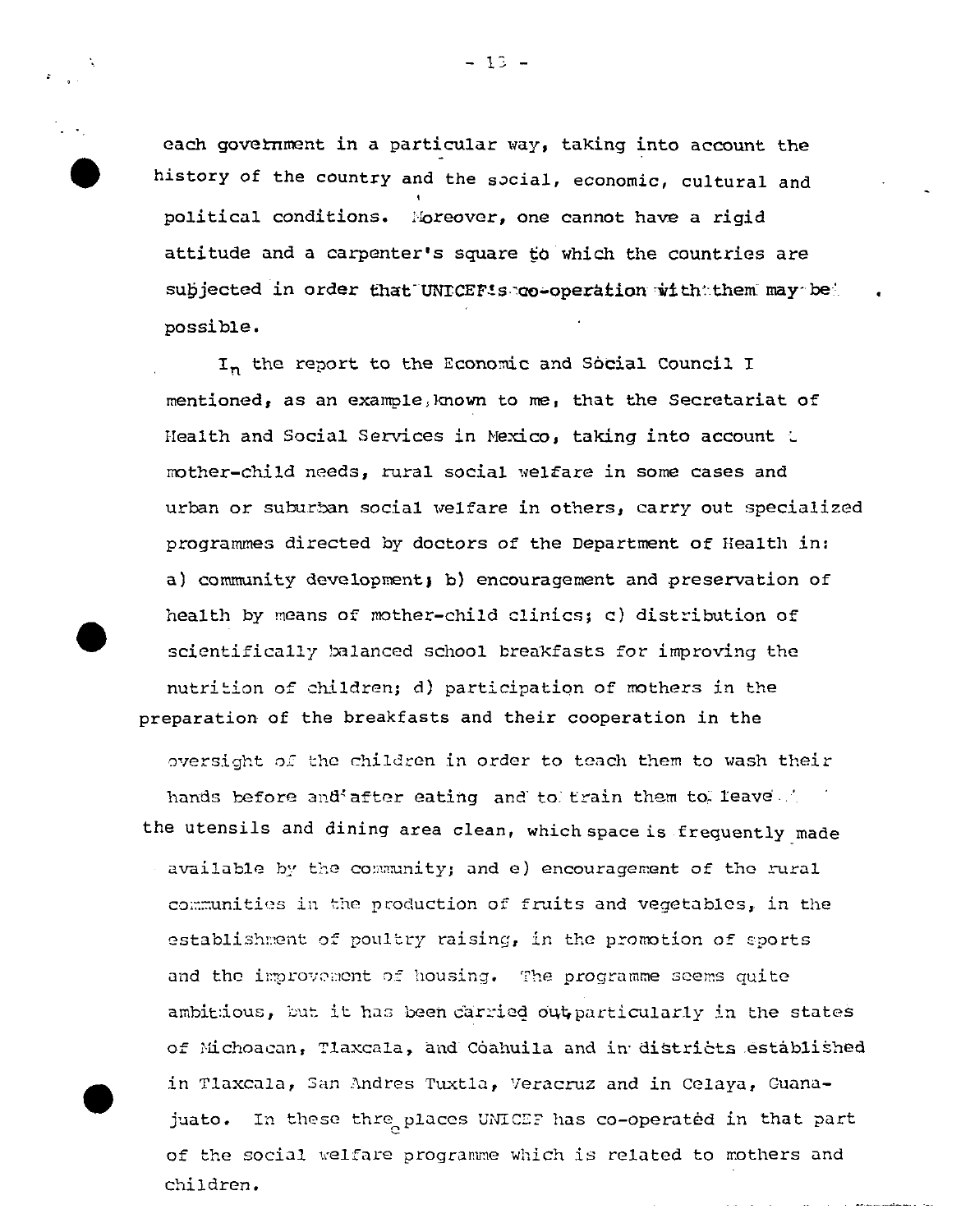UNICEF has provided pumps for wells, jeeps for the transportation of the personnel of the Secretariat of Health and Social Services, kits for the nurses and for the needs of children which are universal and can be noted with different gradations on each continent, in each climate and under all economic, political and social regimes of the world.

Under practical considerations UNICEF divided the needs of children into; a) the needs in urban areas and b) needs in rural areas.

## OBSERVATIONS OF NEMBERS OF THE EXECUTIVE BOARD WHILE IN MEXICO

Appointed by Dr. Jose Alvarez Amezquita, I had the opportunity, together with Drs. Felipe Garcia Sanchez and Jose Figueroa Ortiz to show a group of Executive Board Members the mother-child services in the rural area of Tlaxcala, center of the country, in Veracruz on the coast and in Tamaulipas in northeastern Mexico. This was in 1961.

It is possible that the interest of my country in motherchild care and in the fight against malaria, with the assistance of UNICEF, may have been factors in my election as President of the Executive Poard, in which post I presented the reports of this lody.

The Executiv<mark>e Do</mark>ard has also '.aken into account the fact ..----.1---.:.. that, in recent years, the cities are experiencing a rapid increase of population in which the children, the adolescents, the fathers and the mothers within the family context all have problems Q involving shelter, environmental sanitation, education and preventive and curative medicine.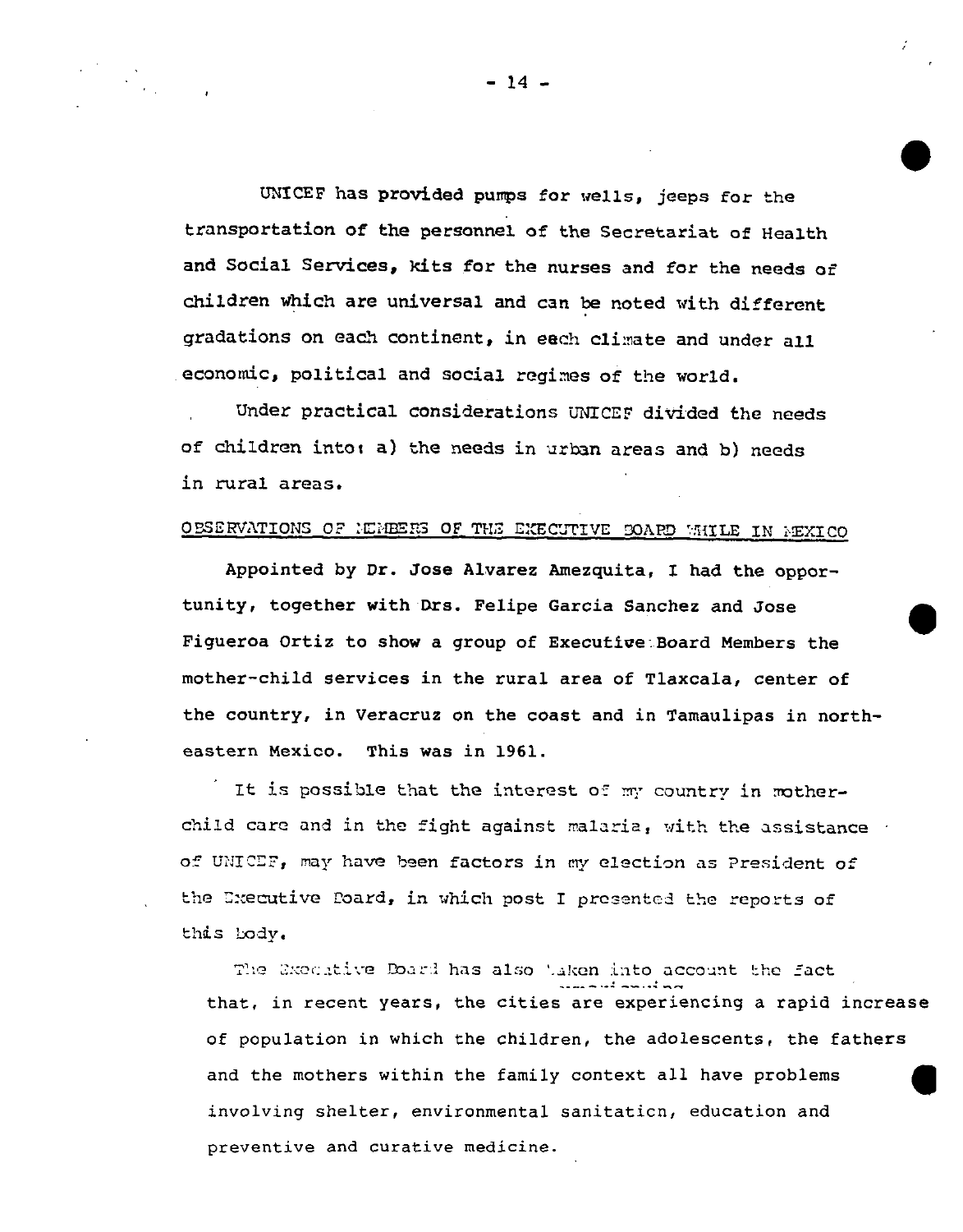In these cases, physicians need the assistance of anthropologists, and social and health workers with wide experience and preparation.

Among the commitments approved in the Session of December 1962 for work in Africa, Asia, the Eastern Mediterranean region, Europe, the Americas, as well as in international projects for health services, can be mentioned the following for the control of transmissible diseases: malaria, tuberculosis and B.C.G. vaccination, yaws, trachoma, leprosy and other illnesses. In nutrition were included programmes of infant nourishment applied nutrition and milk preservation.

Programmes of family and infant welfare, education. vocational training, national planning evaluation, development and training programmes can be mentioned, as well. Furthermore, there were emergency aid programmes, in some cases, in the amount of  $$227,135$ , with a programme total of  $$25,964,464$ .

In each one of the programmes the technical approval of the specialized agency of the United Nations was obtained. Thus, health programmes were approved by the World Health Organization, those of education by UNESCO, those of milk preservation by the Food and Agricultural Organization, and specialized services by the Department of Economic and Social Affairs of the United Nations and by MHO.

I took immense spiritual and unique satisfaction in observing the international co-operation of the different organizations and UNICEF's respect for the technical organizations.

 $-15 -$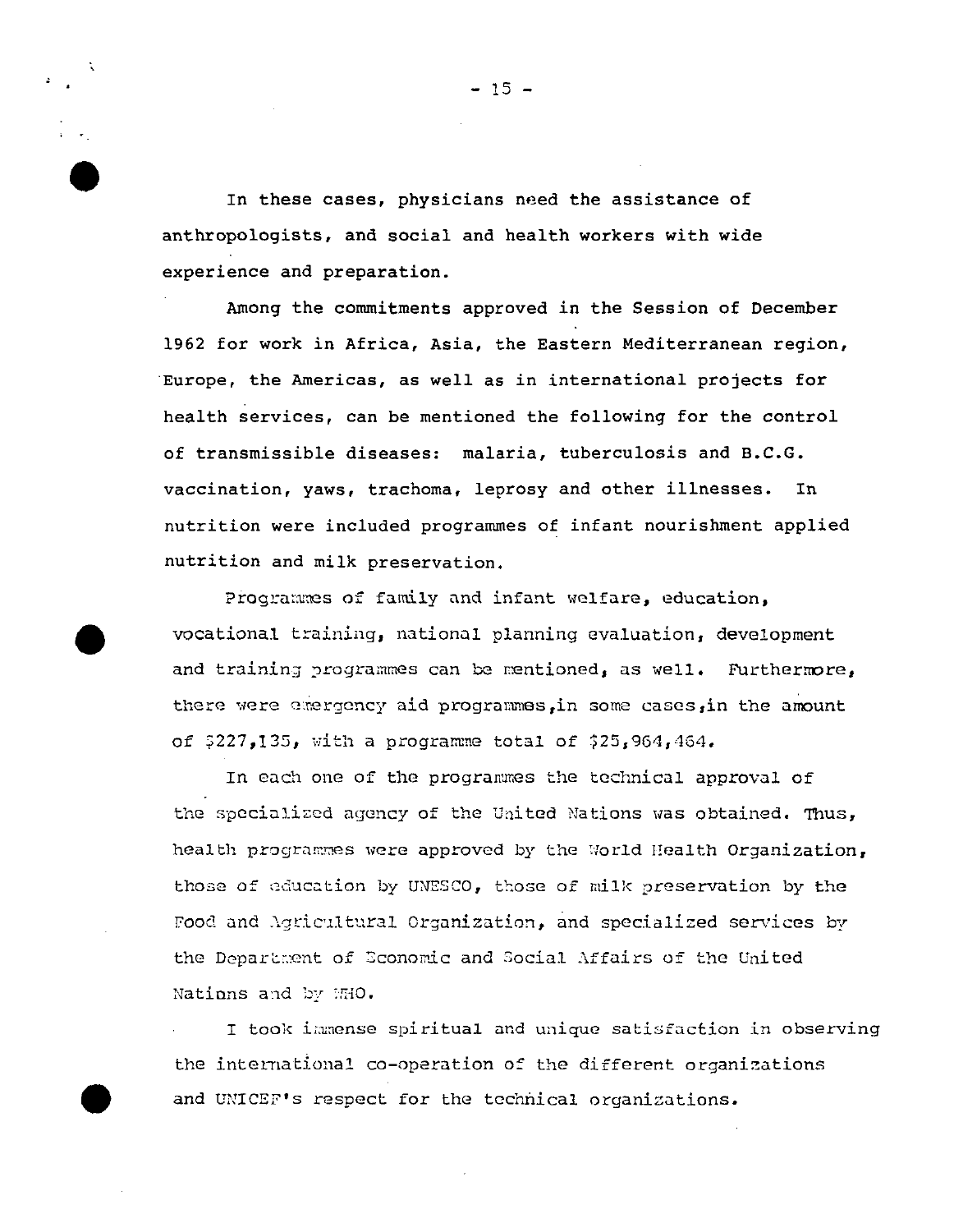As President of the Executive Board, I also had the opportunity to be acquainted with and to present the reports, to the 34th and 35th sessions of the Economic and Social Council. Amother problem for UNICEF is that of taking into account the needs of children, those requirements that necessarily include the needs of mothers and fathers, within the programmed of national development planning, In this case needs are very variable in each one of the countries and even within a country, as much  $\phi_{\mathbf{r}}$  education as for employment, economy, technical education and in the preparation of the natural leaders of the community.

... ..

UNICEF needs to be aware that its funds are made available voluntarily by the countries and in some cases the budget requirements are of such considerable scale that, in spite of the desires of the government leaders and the directors of health, the contribution for UNICEF is very limited.

The meetings of the personnel of UNICEF, together with representatives of the Executive Board, when considering the  $\pm$ . technical approval of the World Health Organization for health and nutrition programmes, . and of the United Nations Food and Agricultural Crgamization. (FAO) .for food production programmes always counted on the co-operation of the personnel of these organizations.

At all times and in all *cases,* I should repeat that the Executive Director, Mr. Maurice Pate, Mr. Heyward, Mr. Charnow and the remainder of the personnel have been admirable from the point of view of their co-operative working spirit and in their assistance. This was shown in my particular case; as a fraternal friend, by Mr. Heyward when I suffered a grave problem of illness

●

-16-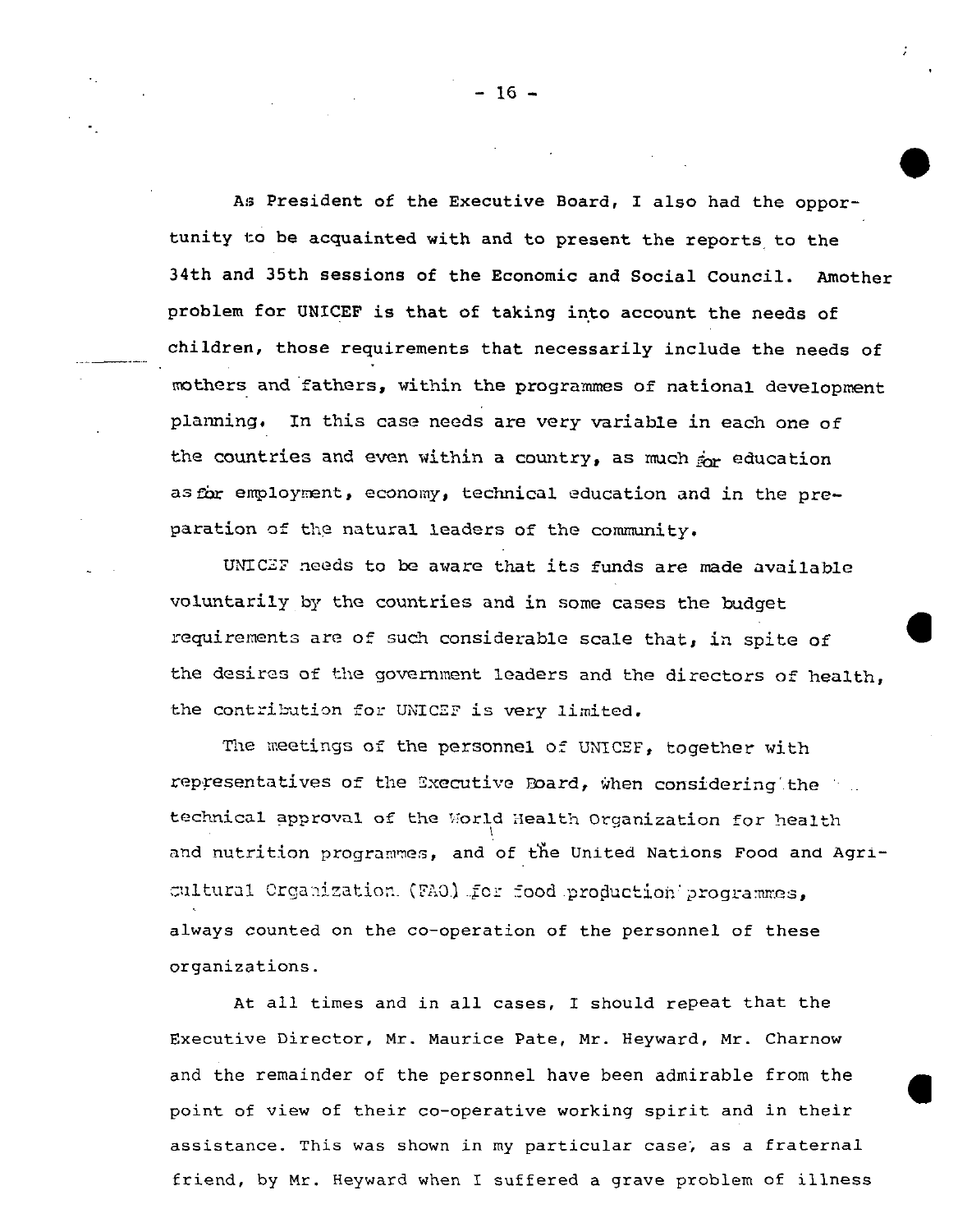in Moscow in December 1963 at the beginning of a trip that I had undertaken with enthusiasm and hope as a lember of the Executive Board, in order to visit the mother-child services of the U.S.S.R., Indonesia and Thailand, where the meeting of the Executive Board, which I could not attend, took place and after which the scheduled visits were to terminate in Japan.

The permanent programmes for aiding mothers and children throughout the world have as their ideal that children, as well as their mothers and, through education, all members of the family, *maY M* provided with nutritional food, potable water, sanitation and better shelter.

 $\mathbf{r}$ 

Oh, happy ahd'healthy children assisted by UNICEF and by their l. *I* parents: on qrowing,may then encounter the support of schools and teachers: as adolescents may they learn, primarily in the developing countries, simple technologies that may assist them in work; and may the programmes of UNICEF be a leavening, support and ideal for human welfare and peace.

. Currently family planning occupies a very special place in the programmes of UNICEF.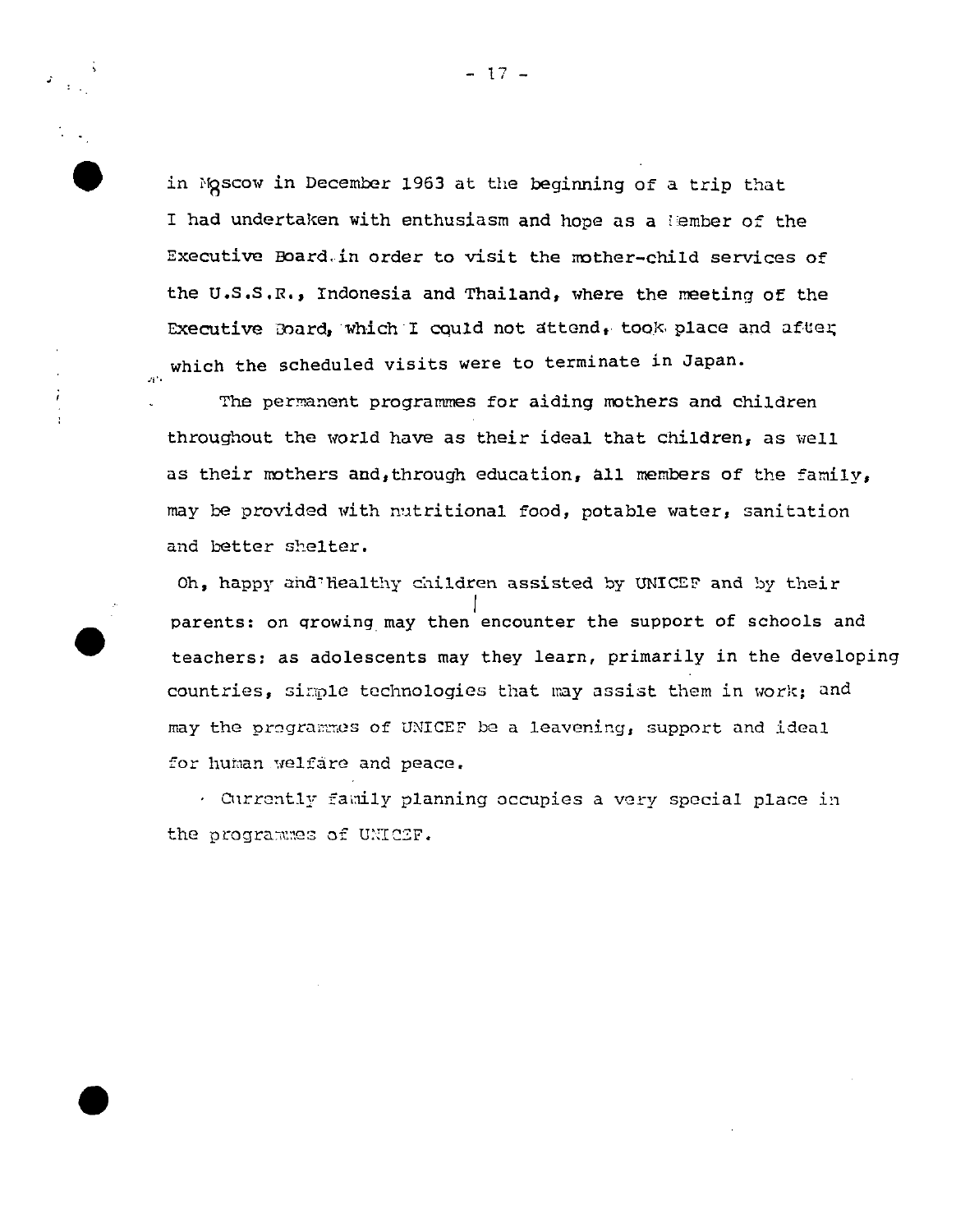### MEMBERS OF THE UNICEF EXECUTIVE BOARD WHO ATTENDED

THE **SESSION OF DECEMRER 1962**

**COUNTRIES**

**President**

**Afghanistan Brazil** Bulgaria **Canada Chile China Ecuador El Salwdor**

**Federal Republic of Germeny Prance Greece India Indonesia Iran Israel ItaLy Japan Mexico Nigeria Pakistan Poland Republic of Vietnam Sweden Switzerland Tunisia Turkey Union of Soviet Socialist Republics**

**MEMBERS**

**Dr. Miguel E. Bustamante Mr. A. H. Tabibi Mr. Narcoe de Azamkuja Mr. D.D. Stamkoliev Mr. J.ti.Willard Mr. Tobflas Barros Mr. Pao-Yi Tsao Dr. Gonzalo Alcivar Mr. F.A. Carrillo** Mr. Mario Carm<mark>on</mark>a **Mr.** Guido Ekunner **Nr.** J.M. Ebuquin **Mr.** J.D. Retalis **Mr.** K, Natwar Singh **Miss E. H. Laurens Mr.** Nehdi Ehsassi Nrs. Zena Harman Nr. **Giovanni Scolamiero** Mr. **Ennstichi Hoshi Dr. Miguel E. Eustamn~e Dr. 0. Adeniyi-Jones I.&. V.A. Hamdani ~ Mr. Eugeniuz Wyzner Mr. To-Ngoc-Thach Nr. B.C.G. Holmsquist Mr. O. Exchaquet Mr. M. Chakchouk Mr. N. Karakoylu Mr. D.D. Venediktov**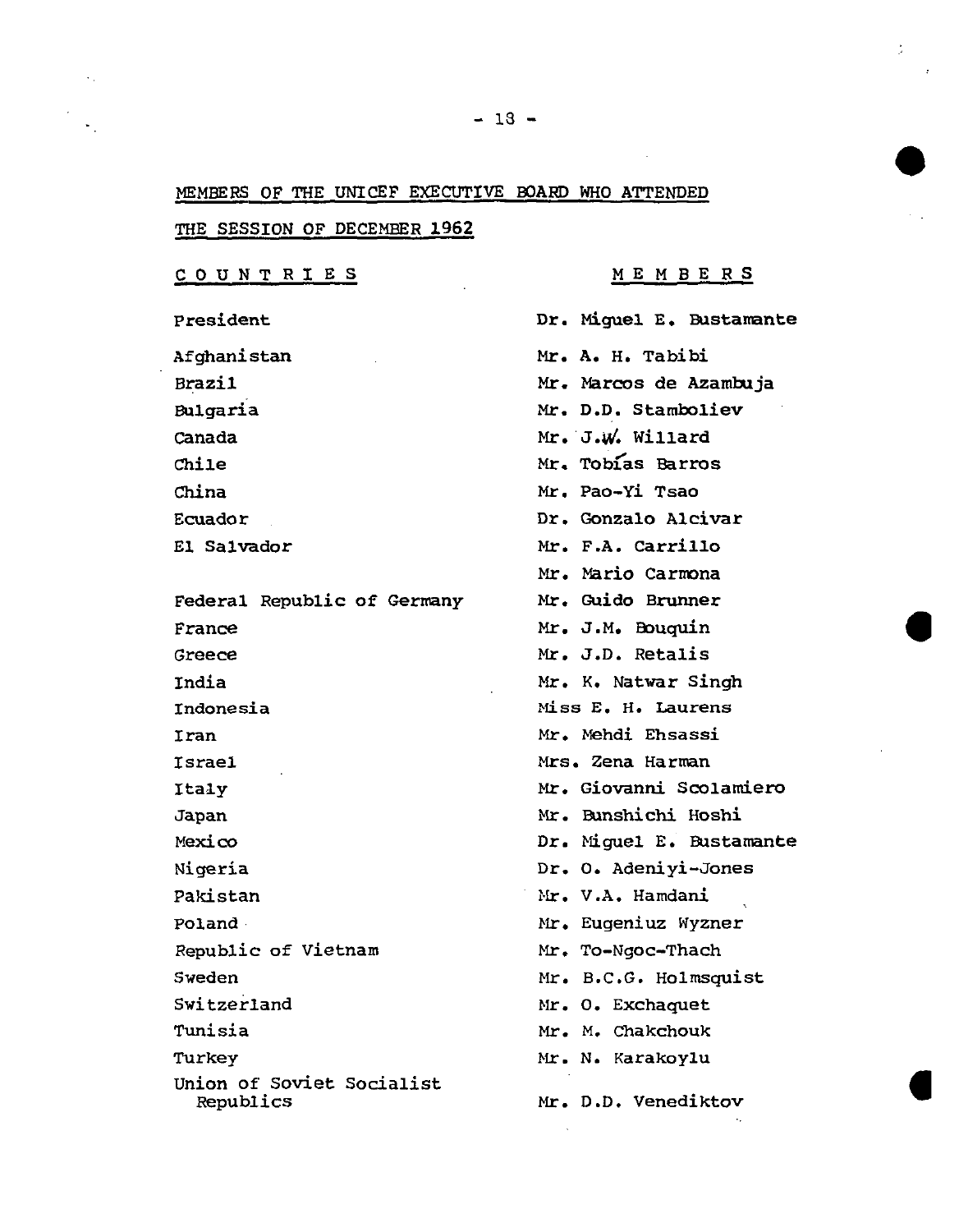

 $\frac{1}{2}$ 

## United Kingdom of Great Britain and Northern Ireland Mr. H.P.L. Attlee United States of America

Mr. P.F. Delli Quadri Dr. Katherine Bain Miss Blanche Bernstein Mr. John E. Means Mr. Mateo Marques Sere

### Uruguay

### SECRETARIAT OF THE BUREAU OF SOCIAL AFFAIRS

Miss Martha Branscombe Miss Phyllis Burns Miss Aida Gindy

## SPECIALIZED AGENCIES OF THE UNITED NATIONS

| ILO           | Mr. H. Reymond         |
|---------------|------------------------|
|               | Mr. L.H. Segovia       |
| <b>FAO</b>    | Mr. M. Lamer           |
|               | Mr. J. Orr             |
|               | Miss I. Sweede         |
|               | Mr. P. Thomforde       |
| <b>UNESCO</b> | Mr. A. Salsamendi<br>٠ |
| <b>WHO</b>    | Dr. G.R. Garcín        |
|               | Dr. Michael Sacks      |
|               | Dr. D.R. Thomson       |

#### NON-GOVERNMENTAL ORGANIZATIONS

| Catholic International Union<br>for Social Service                             | Mrs. Carmen Giroux                       |
|--------------------------------------------------------------------------------|------------------------------------------|
| International Conference of<br>of Social Work                                  | Miss Ruth Williams<br>Miss Sally Ehrlich |
| International Union Against<br>the Venereal Diseases and<br>the Treponematoses | Mrs. Josephine Tuller                    |
| <b>League of Red Cross Societies</b>                                           | Mrs. John W. Sheppard                    |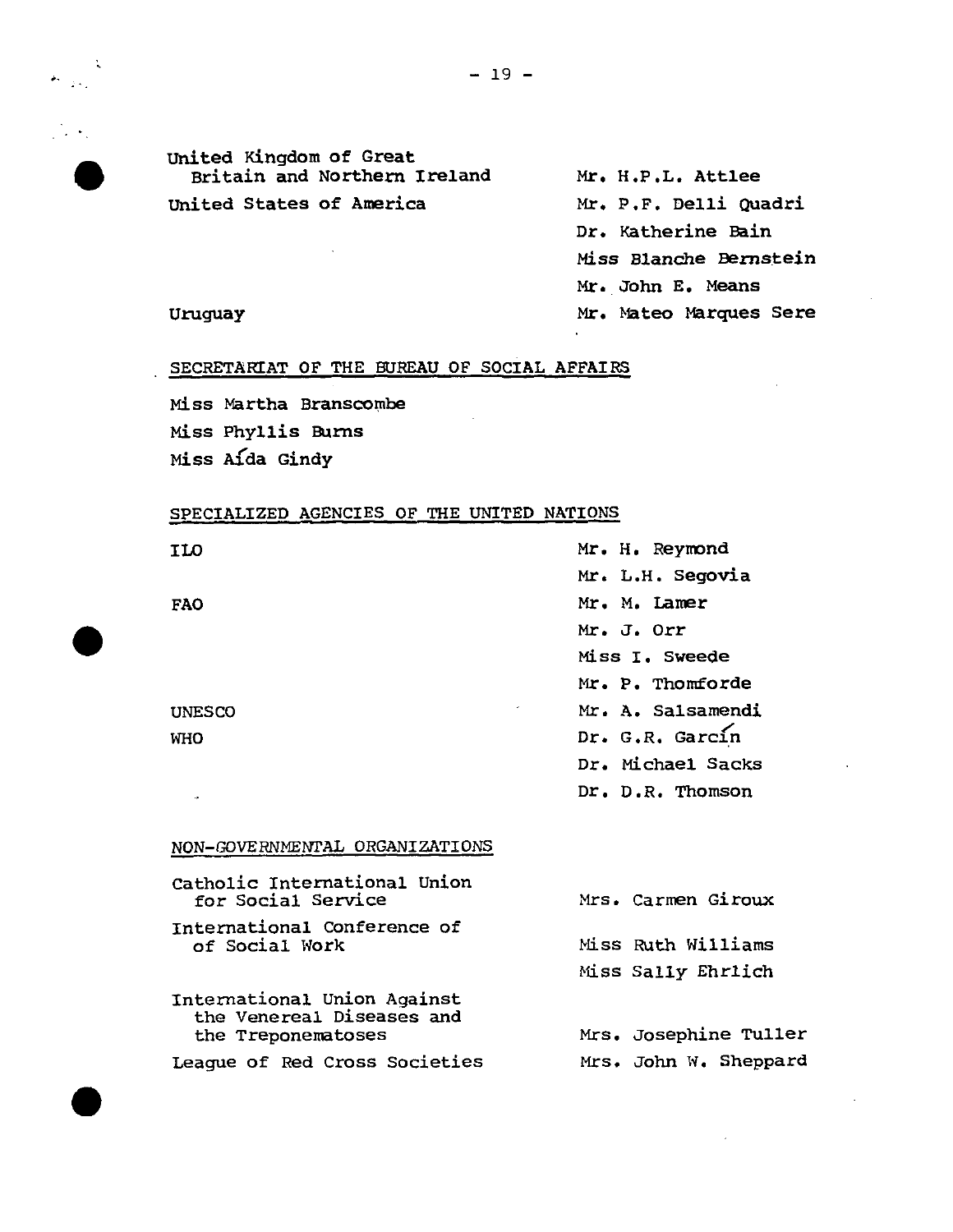| The Salvation Army                                      | Colonel Jane E. Wrieden  |
|---------------------------------------------------------|--------------------------|
| World Alliance of Young Men's<br>Christian Associations | Mr. Dalton F. McClelland |
| World Federation for Mental Health                      | Mr. Myer Cohen           |
| World Jewish Congress                                   | Mrs. Philip Berman       |
| World Union of Catholic<br>Women's Organizations        | Miss Alba Zizzamia       |

 $\mathcal{L}(\mathcal{L}(\mathcal{L}))$  and  $\mathcal{L}(\mathcal{L}(\mathcal{L}))$  . The contribution of the contribution of  $\mathcal{L}(\mathcal{L})$ 

 $-20-$ 

 $\mathcal{O}(\mathcal{O}_\mathcal{A})$  . The set of  $\mathcal{O}_\mathcal{A}$ 

 $\mathcal{L}(\mathcal{L}(\mathcal{L}))$  and  $\mathcal{L}(\mathcal{L}(\mathcal{L}))$  . The contribution of  $\mathcal{L}(\mathcal{L})$ 

 $\mathcal{L}(\mathcal{L}(\mathcal{L}))$  and  $\mathcal{L}(\mathcal{L}(\mathcal{L}))$  . The contribution of  $\mathcal{L}(\mathcal{L})$ 

 $\label{eq:2.1} \frac{1}{\sqrt{2}}\left(\frac{1}{\sqrt{2}}\right)^{2} \left(\frac{1}{\sqrt{2}}\right)^{2} \left(\frac{1}{\sqrt{2}}\right)^{2} \left(\frac{1}{\sqrt{2}}\right)^{2} \left(\frac{1}{\sqrt{2}}\right)^{2} \left(\frac{1}{\sqrt{2}}\right)^{2} \left(\frac{1}{\sqrt{2}}\right)^{2} \left(\frac{1}{\sqrt{2}}\right)^{2} \left(\frac{1}{\sqrt{2}}\right)^{2} \left(\frac{1}{\sqrt{2}}\right)^{2} \left(\frac{1}{\sqrt{2}}\right)^{2} \left(\$ 

 $\sigma_{\rm{max}}$ 

 $\mathbb{R}^2$ 

 $\label{eq:2.1} \frac{1}{\sqrt{2}}\int_{\mathbb{R}^3}\frac{1}{\sqrt{2}}\left(\frac{1}{\sqrt{2}}\right)^2\left(\frac{1}{\sqrt{2}}\right)^2\left(\frac{1}{\sqrt{2}}\right)^2\left(\frac{1}{\sqrt{2}}\right)^2\left(\frac{1}{\sqrt{2}}\right)^2.$ 

 $\label{eq:2.1} \frac{1}{\sqrt{2}}\int_{0}^{\infty}\frac{1}{\sqrt{2\pi}}\left(\frac{1}{\sqrt{2\pi}}\right)^{2}d\mu\left(\frac{1}{\sqrt{2\pi}}\right)\frac{d\mu}{d\mu}d\mu\left(\frac{1}{\sqrt{2\pi}}\right).$ 

 $\label{eq:2.1} \frac{1}{\sqrt{2}}\int_{\mathbb{R}^3}\frac{1}{\sqrt{2}}\left(\frac{1}{\sqrt{2}}\right)^2\left(\frac{1}{\sqrt{2}}\right)^2\left(\frac{1}{\sqrt{2}}\right)^2\left(\frac{1}{\sqrt{2}}\right)^2\left(\frac{1}{\sqrt{2}}\right)^2\left(\frac{1}{\sqrt{2}}\right)^2.$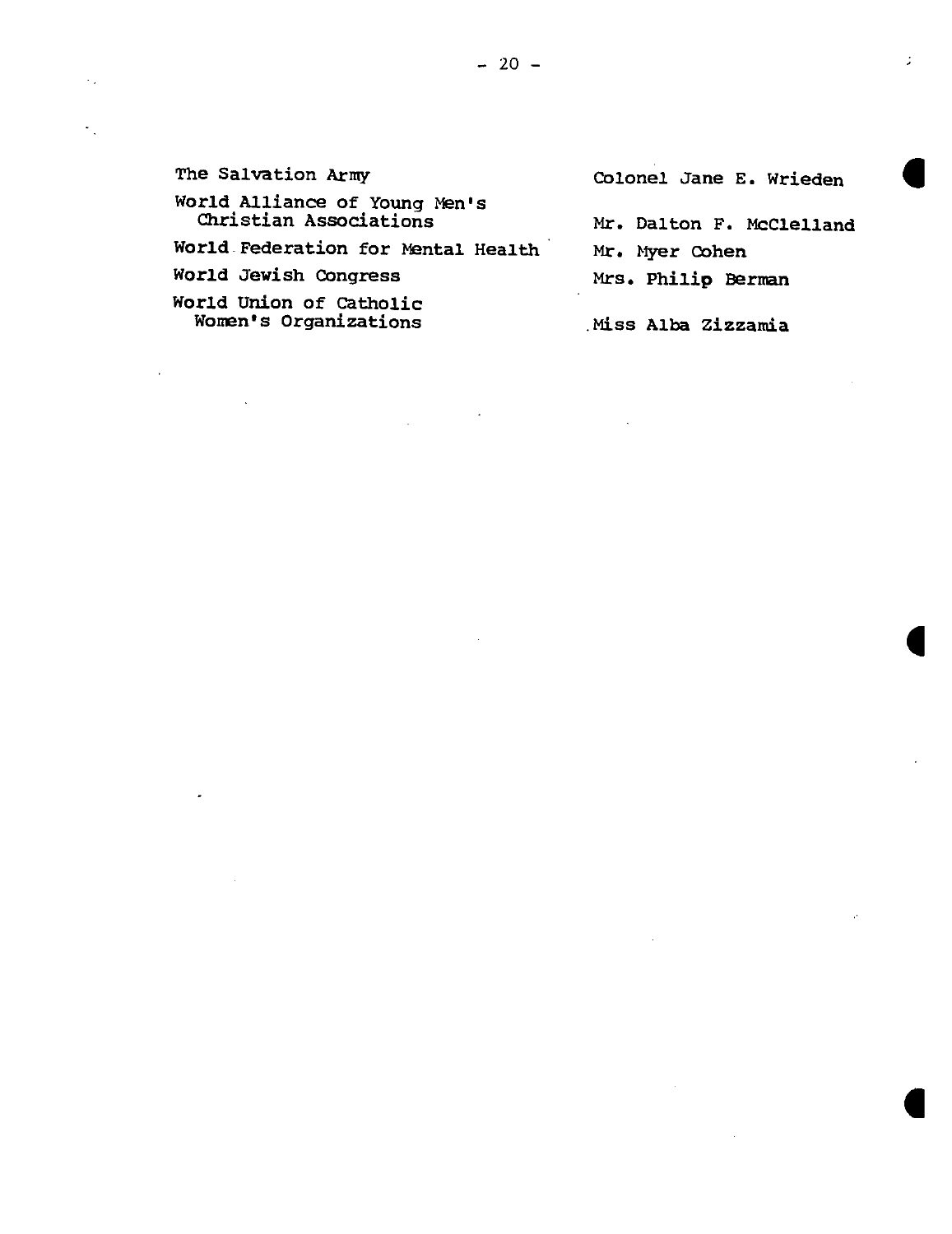#### 21 and 22



 $\bullet$ 

I have referred periodically in the National Academy of Medicine of Mexico to the programmes of UNICEF co-operation in the fight against malaria and also to the assistance in various forms to mothers and children. Furthermore, for the reason that UNICEF was awarded the Nobel Peace Prize on 25 October 1965, the National Academy of Medicine celebrated a special session in honor of the United Nations Children's Fund on 1 December of the same year. .

In that session I presented the work "El Fondo de las Naciones Unidas para la Infancia y el Premio Nobel de la Paz," in which I praised and explained the work of UNICEF in the world and in Mexico.

In concluding the session, **Mr.** John Grun, UNICEF Representative in Mexico spoke in order to express appreciation for the homage.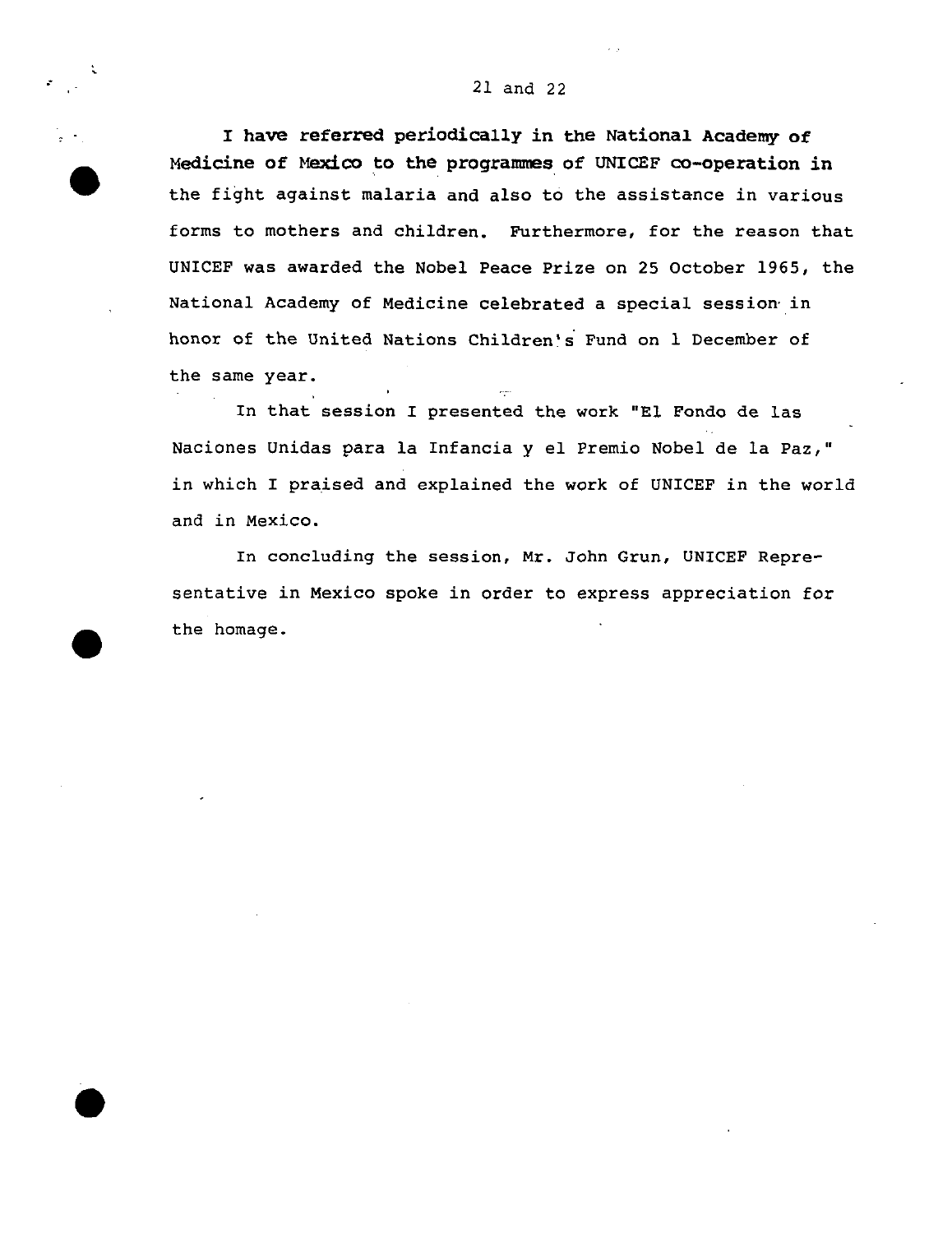## WRITINGS OF DR. MIGUEL E. BUSTAMANTE REFERRING DIRECTLY-TO THE PROBLEMS OF CHILDHOOD

- "Protección de la infancia en las comunidades 1936 rurales. Congreso Panamericano del Niño. Laveran 1: 6-7, 1936. Reproducido como editorial en la Gaceta Médica de México.
- 1938 "Asistencia a los ninos en edad preescolar en zonas rurales." Segundo Congreso de Higiene Rural. S.L.P., 1938.
- "La higiene mental de los escolares en el medio 1938 rural." Semana de Higiene Mental. Salubridad. Orizaba, Veracruz, julio 28, 1938.
- Bustamante, Miguel E. y Ramos Galvan, Rafael. 1939 "Mortalidad infantil y mortalidad de niños de 1 a 5 anos en México." Rev. Mex. de Puericultura. 9: 167, 1939.
- Bustamante, Miguel E. y Aldama C., Alvaro. 1940 "Principales causas de muerte en México 1922-1937: análysis preliminar en relación con edad, sexo y región geografica". Rev. Inst. Sal. Enf. Trop. 1: 205, 1940.
- 1942 Bustamante, Miguel E. y Aldama C., Alvaro. "Mortalidad de menores de un ano en la Repúlbica". Rev. Inst. Sal. Enf. Trop. 31.81, 1942.
- 1942 Bustamante, Miguel E. y Kendrick, Pearl. "El valor inmunizante de la vacuna Pertusis-Kendrick." Vol. Dep. Sal. Pub. ano 5: 11, 1942.

 $-23 -$ 

÷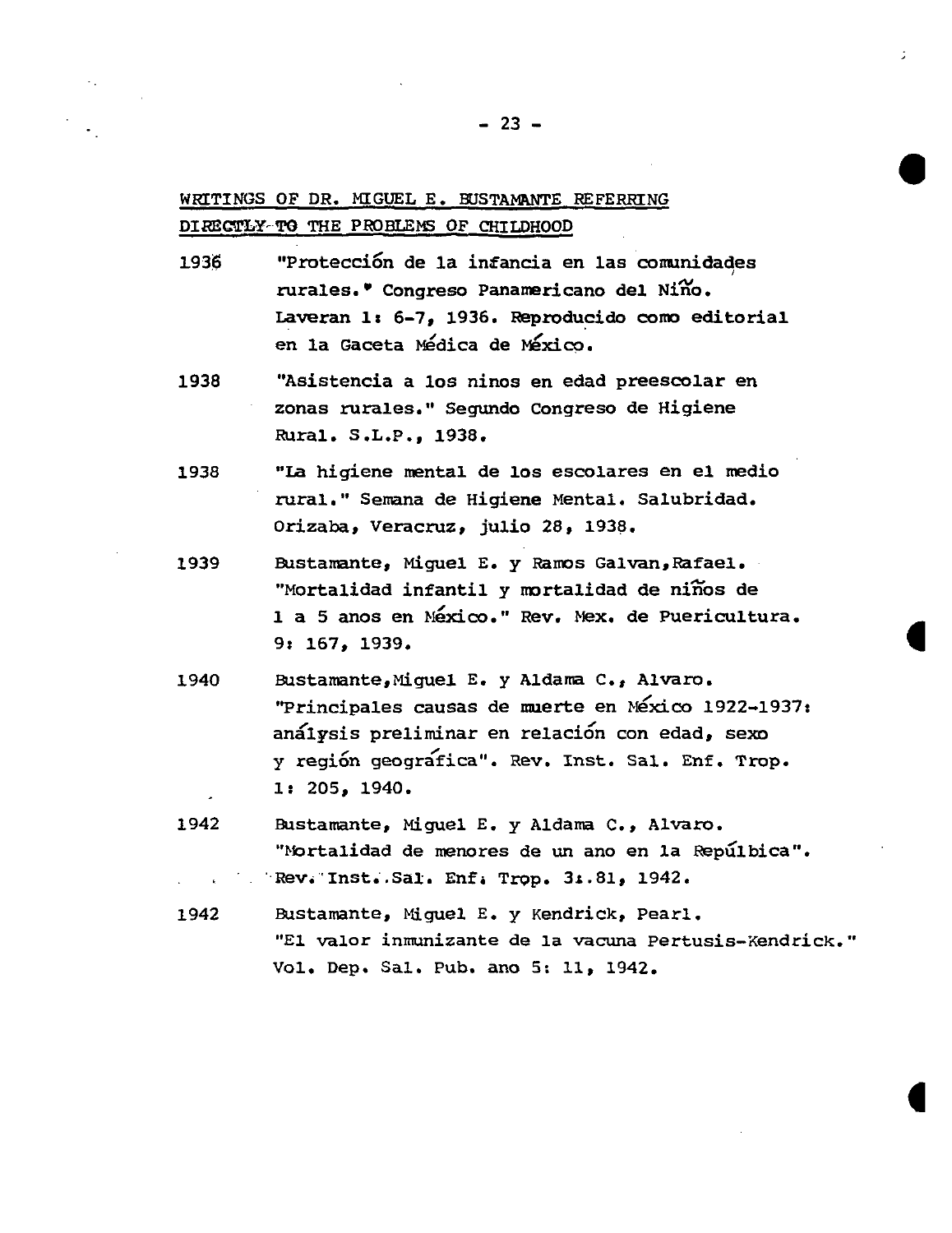

- $1943$ Bustamante, Miguel E. y Aldama C., Alvaro. "Mortalidad de menores de un ano por entidades federativa, Mexico, 1922-1941, segunda nota." Rev. Inst. Sal. y Enf. Trop. 4: 293, 1943.
	- 1944 Bustamante, Miguel E. y Aldama C., Alvaro. "Mortalidad de menores de un ano por entidades federativas Mexico 1922-1941," Rev. Inst. Sal. y Enf. Trop.: 101, 1944.
	- Bustamante, Miquel E., Calderon, Carlos y Ortiz 1952 Mariotte, Carlos. "Administración de la campaña de inmunización contra la poliomielitis." Gac. Med. de Mex. 92: 716, 1952.
	- Bustamante, Miquel E., Guevarra Rojas, Alejandro. 1963 "Evaluación de la campaña antipoliomielítica en la República Méxicana." Sal. Pub. de Mex. Epoca V, 5: 691. 1963.
- "La labor del Instituto Nacional de Protección a 1965 la Infancia en la Salud Pública." Prensa Medica de México, ano 30: 297, ano de 1965.
- 1966 "El Fondo de las Naciones Unidas para la Infancia y el Premio Nobel de la Paz". Gac. Med. de Mex. 96: 163, 1966.
- "50 anos de mortalidad infantil en México." 1969 Acta Pediatrica Latinoamericana 1: 45, 1969.

 $-24 -$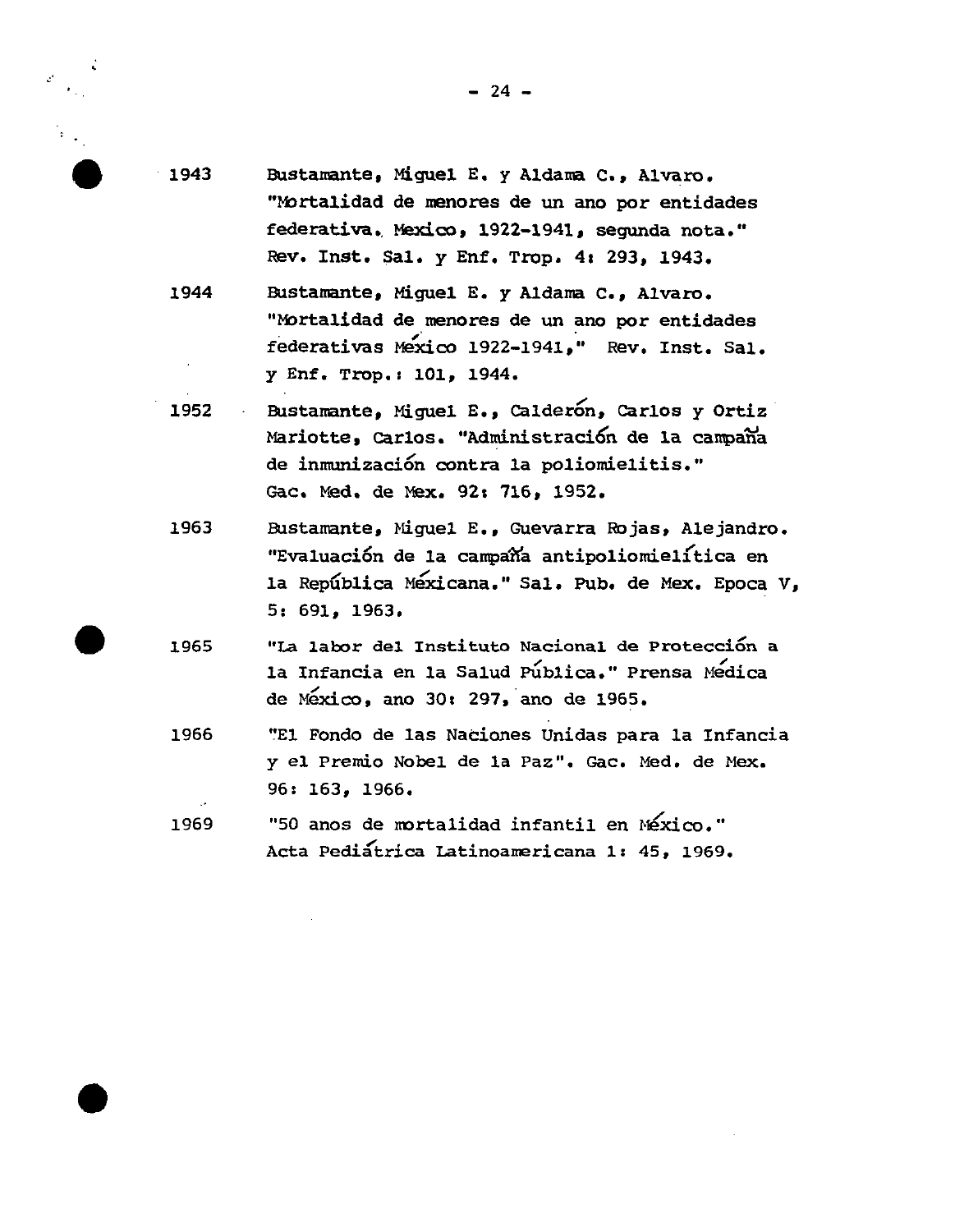## **RECOLLECTIONS** OF SOME EVENTS IN THE LIFE OF UNICEF OF SPECIAL PERSONAL MEANING

**The first session of the Executive Eoard in 1962 in which, hating been elected President of the Eoard, I could count directly on the advice of Mr. Naurice Pate, Executive Director, and of Nr. John Charnow during the course of the session.**

**The friendly attitude of co-operation of all the delegates from various countries of the world and their constant participation in the sessions which were realized with absolute punctuality in the nmning and afternoon of each one of the working days in 1962 and 1963.**

**The presence of Nr. U Thant, Secretary-General of the United Nations in the opening session of the 1963 meeting.**

**The exchanges of impressions with the delegates in the informal meetings in the office assigned to the President of the Executive Eoard.**

**The radio transmissions in New York** of **the educational programmed of UNICEF.**

**The msetings;in Paris, with the assistance** of the UNICEF **Representative in Europe, and the visits to the S&hool of Prenatal and Infant Care, which received the** co-operation of UNICEF.

**The meetings in New York and in Genen with representatives of the World Health Organization in** relation to the technical **aPP~~l of the Programmed for the fight against various illnesses and for support to maternal and infant care.**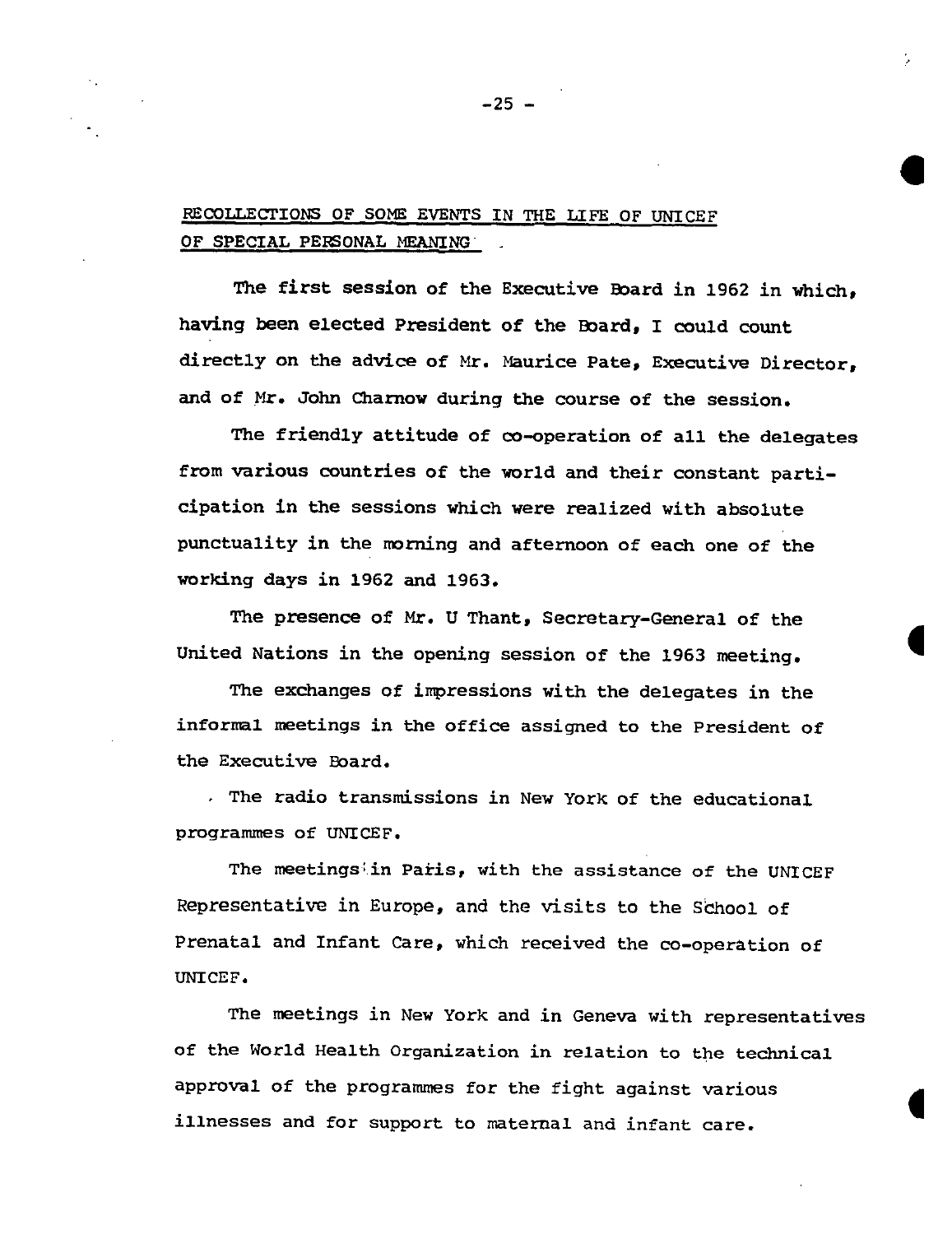On **being the** victim of an infacetion of the myocardium in Moscow on 30 December 1963, it was the personal assistance and company of Mr. E.J.R. Heyward, which permitted me to overcome **the first hours of illness, and to receive** the aid of the emergency **medical services of the** U.S.S.R. until the transfer to the Diplomatic Section of the Bodkin Hospital, I remained there during the months of January, February and March until my departure from the U.S.S.R. with my wife, Alice Mary Connolly de Bustamante, who accompanied me in the hospital and to Paris where we finally left for Mexico by way of New York.

.J -

,.

●

...-..—— . .. —- ,- —

During the *return* trip and with great surprise and happiness Mr. Maurice Pate, Executive Director of UNICEF, joined us and accompanied us as far as New York.

Mr. Pate made a magnanimous gesture which reflects his character, spirit and **human sentiment. He,who never asked** anything special for himself and traveled by air in tourist class, on noting on our arrival at New York that the airplane was **taking** its **position in the "stacked** up" landing pattern, went **to see** the pilot in **order that he advise the control tower that an ill passenger who had suffered an infarction of the myocardium was on the airplane and that it was necessary that the airplane land with the least delay possible.**

**Nith a period of waiting,** *given* the personality of Dr. Pate, **and..his''.attituand.and g60dwi11/it 'was looked after and we arrived** in New York.

In Mexicu I:**succeeded in** *recovering my* health.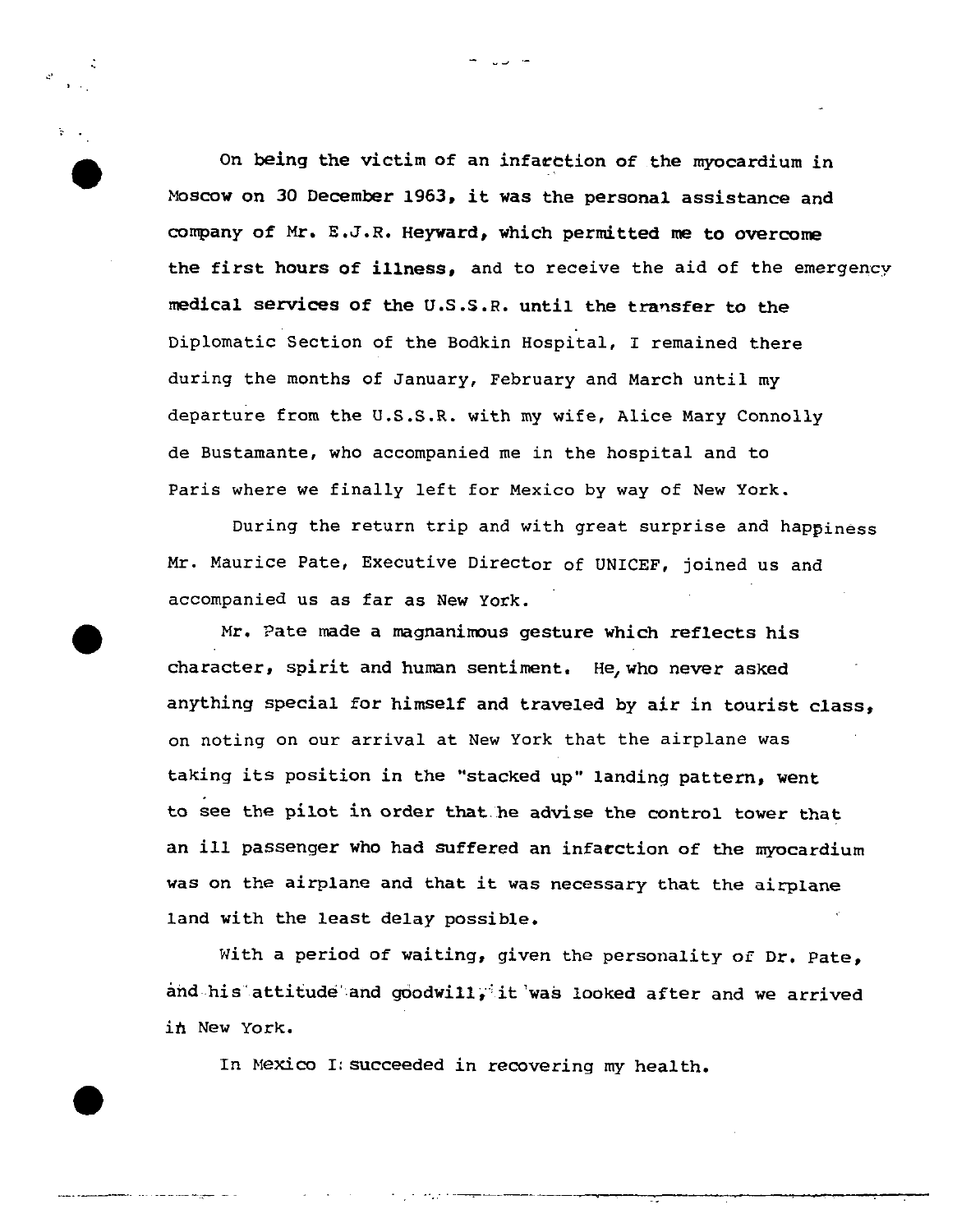**MY wife and I returned to visit UNICEF in January of 1965 on the death of Maurice Pate, the great man of the United Nations Children's Pund.**

Since a ,meeting in **1916 of a group of delegates of the** Commission for Assistance in Belgium of the European Population, especially for children and mothers abandoned as a consequence **of** the war, Pate worked always as one of the humanists of the greatest stature which the world has known. UNICEF left a monument in  $t$ he institution which, for him, covered all the peoples of the **world, as much in the Americas as in Arica, Asia and Eurcpe\* 'in its cared for mothers and children. Amng the people and in their** ● **governments he could converse with the same simplicity vith a** dignitary as with a woman of the community or with a child in **a school.**

**I saw him caress the head of's Tlaxcalteca girl who was iira.wihg.water:from a pump, and we said to her that w. Pate was the Director** of **the institution that had sent the pump, at which ~o~ny the girl spontaneously kissed his hand, It was surely the** *attraction* of an intelligent **and generous man .&hrou9h,which his.,emile conveyed love.**

**-27-**

●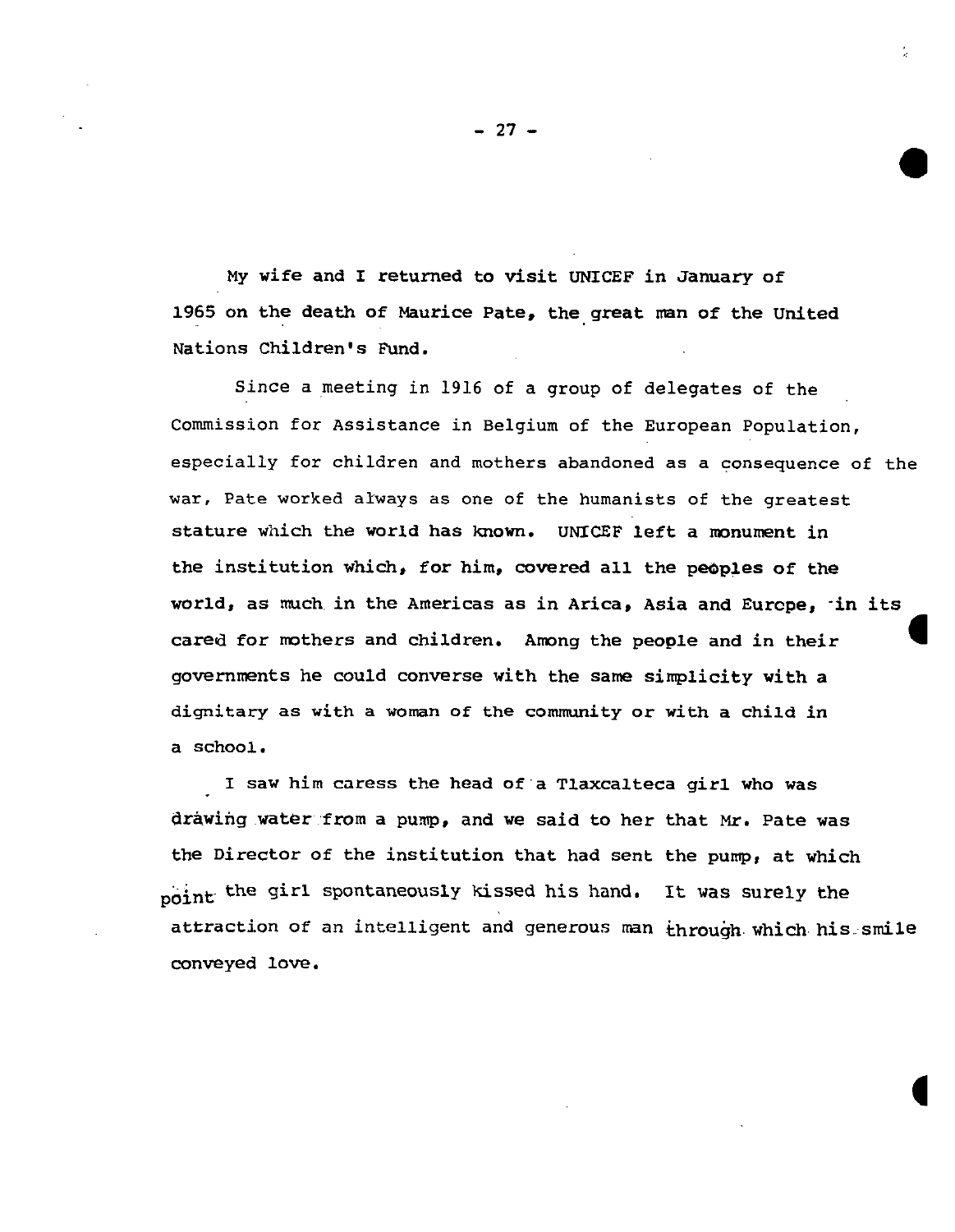**When he died of a heart attack in transit to eternity which is, for him, mede of the memory that he left in the world, the group assembled at the ceremony in Riverside Church and the hom@e.paid to.him expressed the sentiments and the** emtions of **those who knew Maurice Pate (1894-1965). Those paying their respects were Secretary-General of''the:.United Nations U Thant: !&s, Zena Haiman, President of the Executive Board of the United Nations; Mr. Clare M. Torrey, President of the Belgium-American Educational Foundation; and Mr. Pate's working colleague of the United Nations Children's Fund, Mr. E.J.R. Heyward. Finally, we listened to the words of the Reverend Laubach, written by Mrs. Martha Lucas pate in her**

**o expression of love and memories.** Later, it was possible for me to return to a session of the Executive Board of UNICEF in 1967, as Adviser to the official Spokesman of the National Commission for the Erradication of Malaria, and in relation to the budgets of Mexico and UNICEF

dealing with the continuation of the programme of erradication.

Lastly, in celebrating the Annual Meeting of the Executive Eoard *h :,!eYdco*City *in:* **1980 in the Conference Hall of tine Secretary of Foreign** Relations, Nr. John Chamow invited the President of the Executive Eoard of that year and the ex-Presidents who attended bn that occasion for a photograph, which in the nationalities of the persons represented, is a svmtol of the union of the nations in the work of the **United0" Nations children~s Fund.**

**-28-**

...

,.

●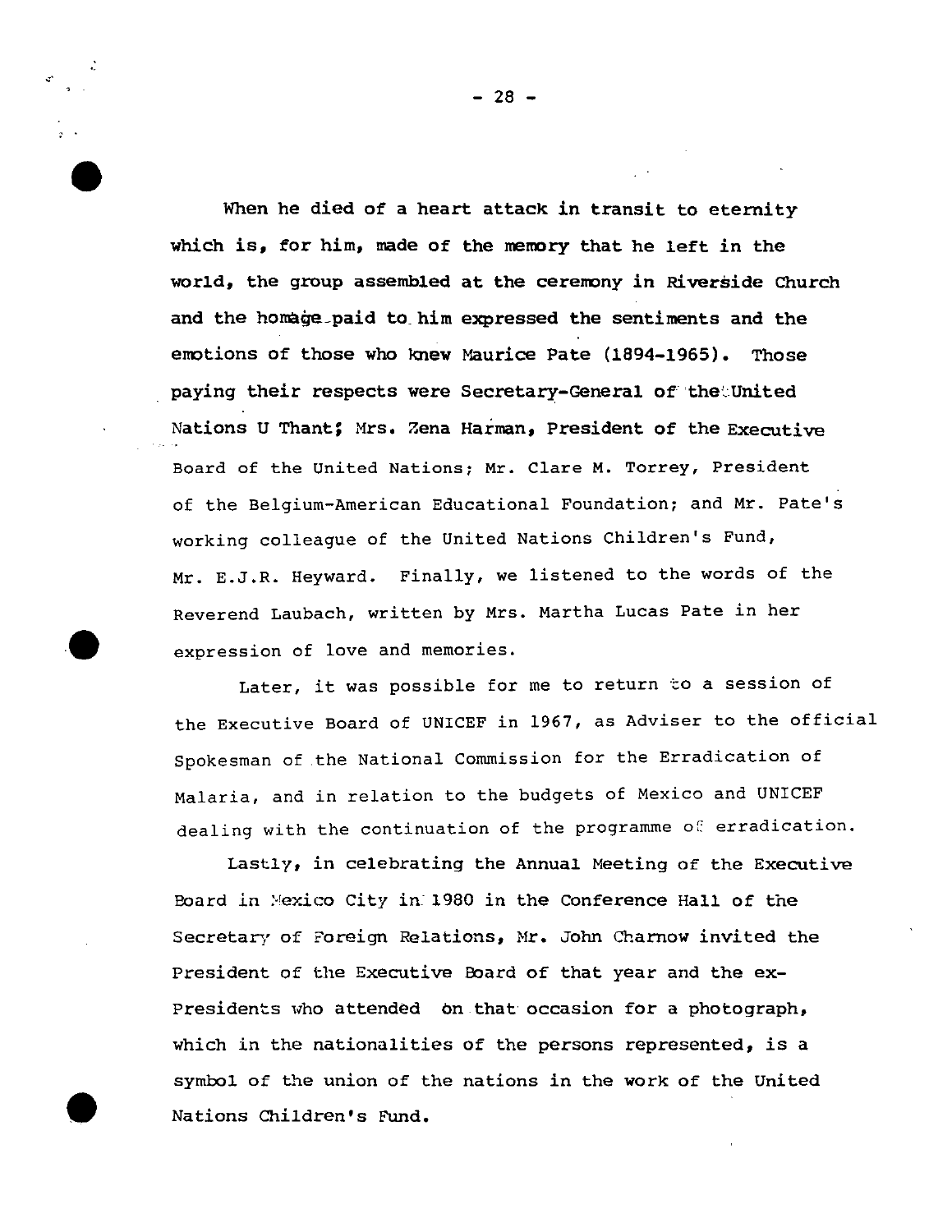**- 29 -and -30-**

### **ANNEX NO. 1**

**Amongthe delegates of the countries of the Americas, members of the Pan American Sanitary Office, X recall Drs.** Alberto Swank of Argentina, Geraldo de Paula Sousa and Hector P. Frees of Brazil~ **Pedro Nogueira** of **Cubaj Thorns Parzan, James Doull and Louis L. Williams of the United States& Naciancsno Romero** of Chile; **Juan Alwood Paredes of El Salmdor; Carlos Enrique Paz Soldan of Peru; Justo:..Gonzalez of Uruguay; and Arnoldo Gavald& of Venezuela.**

**The delegation of Mexico was constituted by Drs. Octavio Mondrag&, Under-Secretary of Health and Social Services\$ Miguel E. Bustamante, Alberto P. Le&n, Gustavo Rovirosa and** José Zozaya.

●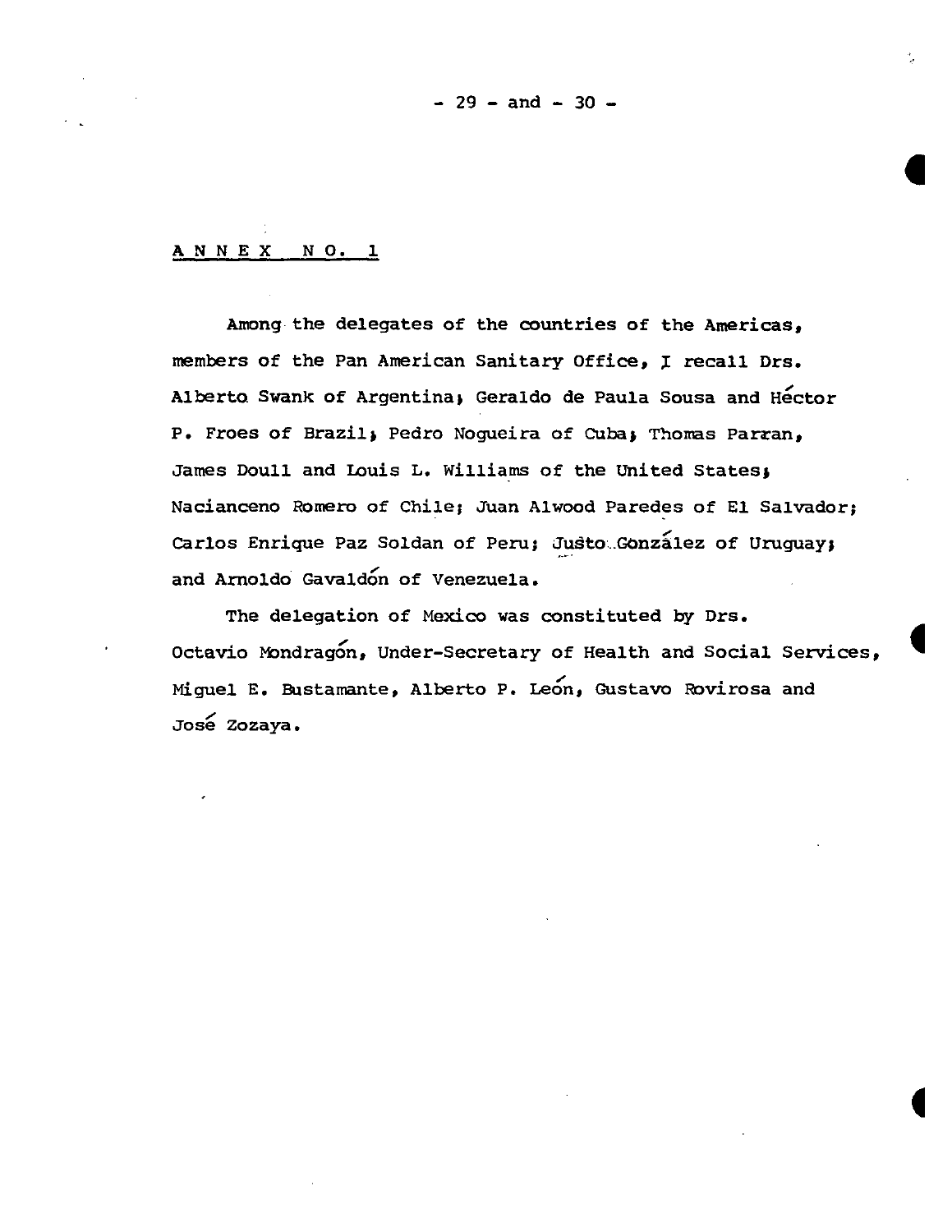### ANNEX NO.2

-.

SUMMARY OF THE PROFESSIONAL ACTIVITIES OF MIGUEL E. BUSTAMANTE, **PHYSICIAN, DOCTOR OF PUBLIC HEALTH. PHESIDENT OF THE EXECUTZVE-SOARD OF UNICEF IN 1962 AND 1963**

**Graduated as Physi&an Surgeon at the National School of Medicine in 1925; obtained,iti 1926, in an open competition of the Department of Health\$ a fellowship of that institution and of the Rockefeller Foundation for studying public health in the United States.**

**Graduated as Doctor of Public Health on 12 June 1928 in the School of Hygiene and Public Health, Johns.Hopkins University** ● **in Baltinnre, Maryland.**

**In 1929 was Chief and Founder of the Co-operative Sanitary Unit of Veracruz, in which the Department of Health of the central governmat, the Directorate of Health of the State of Veracruz, the Municipal Gcrrernmentof the** Port and the Rockefeller **Foundation participated.**

**The health programme was established** to cover 69+.000 **inhabitants.**

**The programme of the Unit included a** special **section on mother-child hygiene with a specialist physician and four** *nurses,* two of **them visiting nurses. In 1930, with the** collaboration of various groups of the Veracruz population, the Association for the Protection of Infants was founded, following the programme established in the capital of the Republic. It established the first modern lying-in hospital in the port.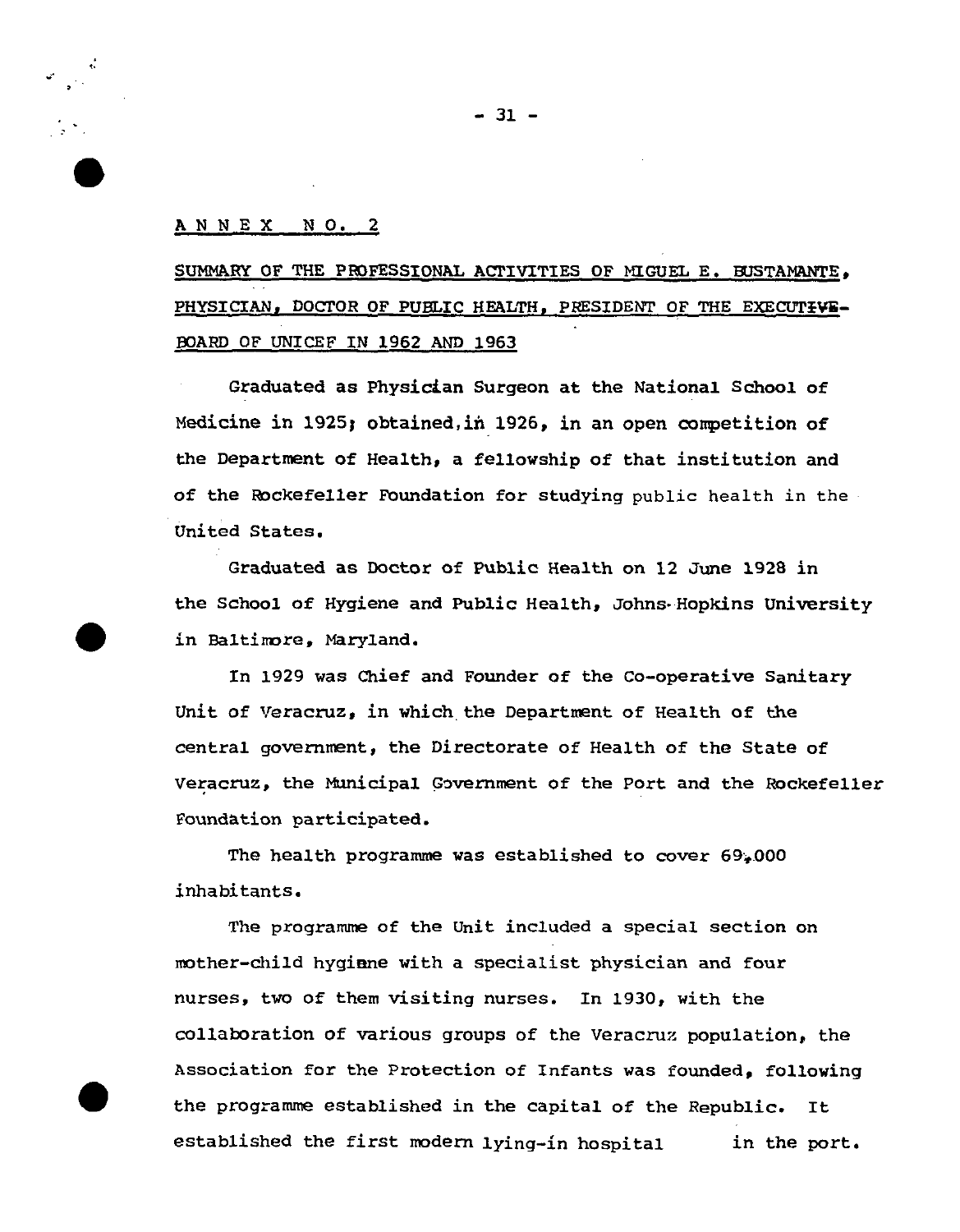In 1930, the overall and infant mortality rates were very **high throughout the Republic, the infant mortality rate reaching 131 deaths per 1,000 live births in 1930, dropping to 68.5 in 1970 and to 39.7 in 1978.**

**The overall mortality was affected in large part by the** infant mortality; it was 26.6 deaths per 1,000 inhabitants in 1930, dropping to 9.9 in 1970 and to 6.4 in 1978.

**The Department of Health, taking the system of co-operation with some states and municipalities as a base, refined the agreements and, in 1934, the services of nabional health were co-ordinated with those of the states and municipalities in order** to avoid duplications and join forces with each one of the governments preserving its legal authority.

On concluding this stage,,various studies were initiated on childhood problems, as well as a series of investigation on infant mortality and its causes.

Respecting the specific works of UNICEF, I presented a work titled "El Fondo de las Naciones Unidas para la Infancia y **el Premio Nobel de la Paz" to the National Academy of Medicine in 1966 on the occasion of the awarding of the Nobel Prize to UNICEF. In the same session, Nr. John Grun, UNICEF Representative in'Mexico exgmessed words of appreciation for the homage paid.** The works were publiehed in the Gaceta **M~dica de N&ico\* Toim 96: 163, 1966.**

**4** 

 $\mathbf{r}$